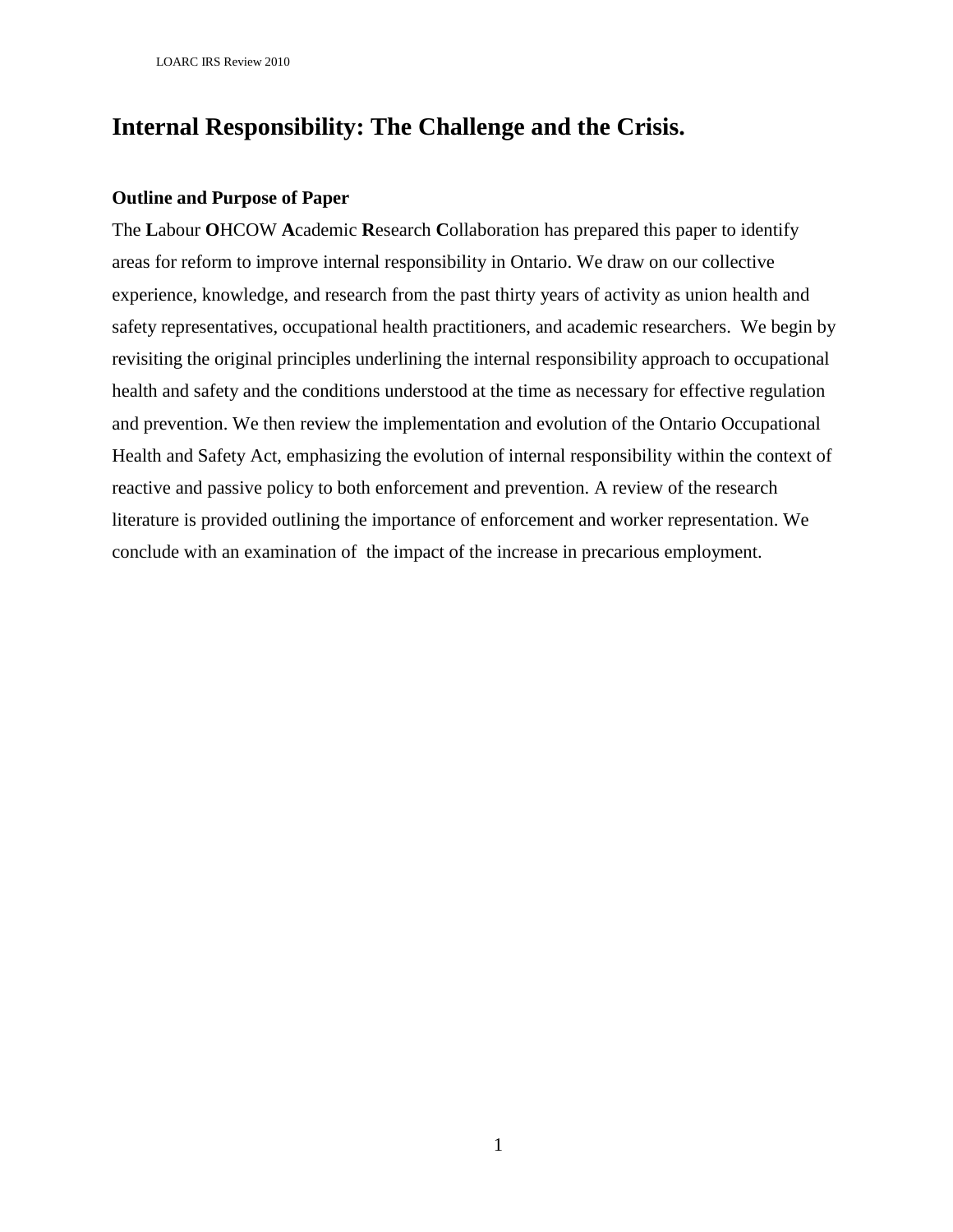# **The History and Promise of Internal Responsibility**

Ontario"s 1976 Royal Commission on the Health and Safety of Workers Report coined the term "internal responsibility system" (IRS) to characterize company-level systems to address workplace hazards. The commission, often referred to as the "Ham Commission" after its chairperson, James Ham, argued that the existing regulative system of exclusive management control and responsibility was unjust and ineffective. A just and effective health and safety system embraced five factors which determined "acceptable levels of occupational risk:"

- 1. Quality and kind of industrial management and supervision
- 2. Degree of participation and commitment from employees, individually and collectively through unions or otherwise
- 3. State of social expectation and concern in communities and in public at large
- 4. Measure of political attention, in legislation, related government administrative practices for monitoring compliance and provision of compensation
- 5. Combined effectiveness of parties as a system  $1$

At the time, the commission noted that Ontario"s responsibility system was deficient in two ways. Divided jurisdictions made it difficult to determine who was responsible and, as the commission put it, "the worker as an individual, and workers collectively, have been denied effective participation in tackling these problems; thus the essential principles of openness and natural justice have not received adequate expression." The commission recommended that new legislation should provide participative rights and responsibilities for workers, which it defined as having three key elements:

1) *Knowledge* – having ready access to information about actual and expected conditions at the workplace, and about the state of health of the workers; 2) *Contributive responsibility* – to provide individual and collective insight on problems on the basis of knowledge and work experience; and 3) *Direct responsibility* – to make operative decisions that influence conditions at work. $^2$ 

 $\overline{a}$ 

 $<sup>1</sup>$  Royal Commission Report, 1976 p 5</sup>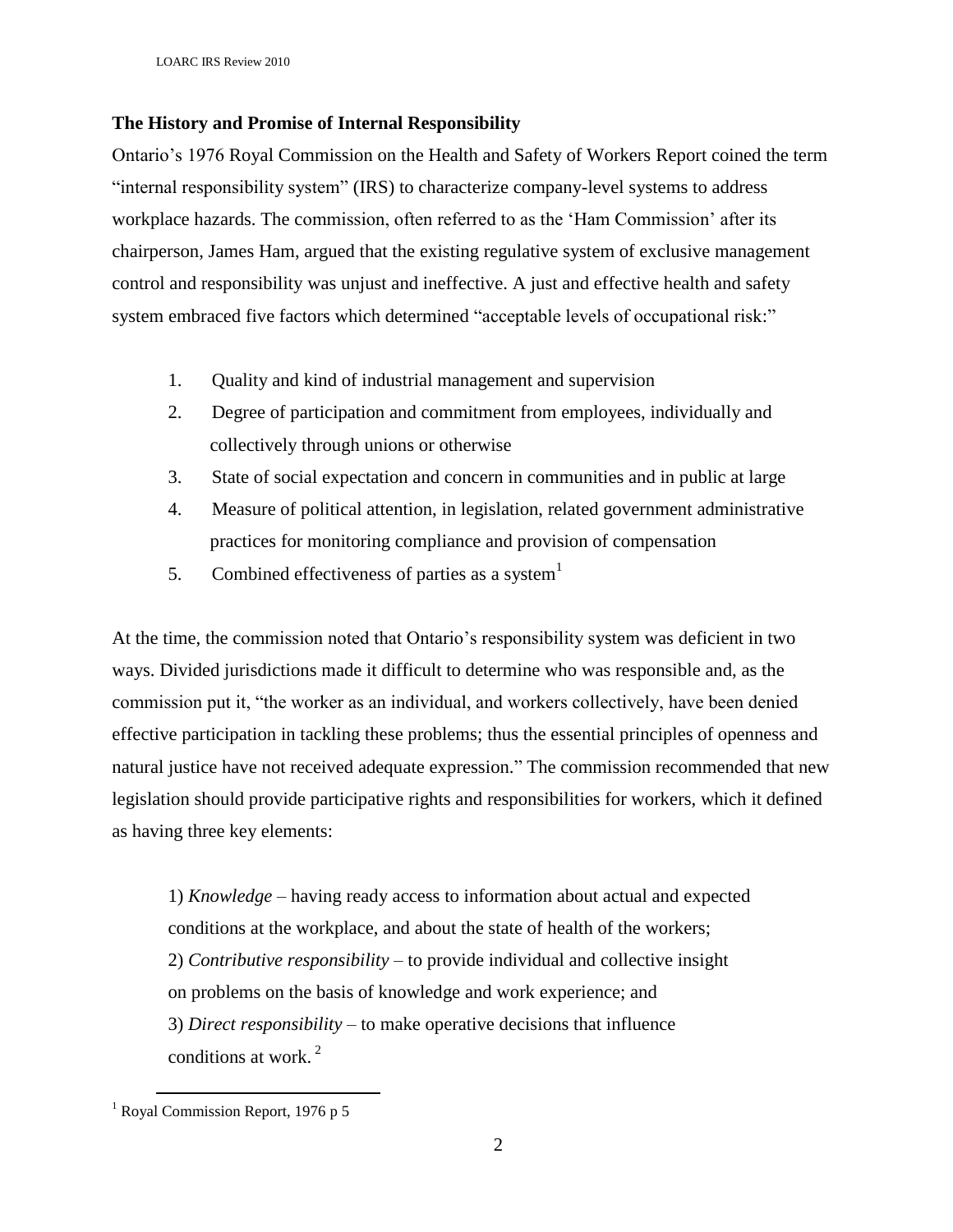LOARC IRS Review 2010

As these principles imply, the commission recognized that workers should have open access to information about workplace hazards, with particular reference to health hazards where the longterm effects are not perceptible to workers. At the same time, the significance of worker knowledge and experience of worker procedures and conditions were acknowledged by the commission as being important elements for an effective prevention orientation. It was largely in this context that they made recommendations for experienced worker auditors, joint health and safety committees, and the worker right to refuse unsafe work<sup>3</sup>.

The commission offered the promise that although the confrontational nature of Canadian labour-management relations had "deterred the creation of sensible arrangements for worker participation," its hope was that the recommendations for participation would lead to "a wellfounded internal responsibility system in which labour and management cooperate to control occupational hazards... [leading to] a high measure of self regulation."<sup>4</sup>

While expressing the view that self-regulation was the "key to the control of risks at work in a technologically complex future," the commission also recognized the continuing need for external monitoring and enforcement<sup>5</sup>. To this end, it recommended reorganizing, expanding and extending the powers and activities of the inspectorate under the single authority of the Ministry of Labour<sup>6</sup>. Concerns about divided jurisdictions and conflicting interests were critical rationales underlying the recommendation to consolidate enforcement and administrative powers within a single ministry led by an assistant deputy minister. The central function of this authority was "to keep the internal system at the company level alert and responsive," and where infractions are found, "to deal bluntly with the true offender."<sup>7</sup> In short, it was recognized that an effective internal responsibility and prevention system requires the substantive threat of external intervention and enforcement.

 $\overline{a}$ 

 $2$  Royal Commission Report, 1976, p. 6.

<sup>&</sup>lt;sup>3</sup> Royal Commission Report, 1976, pp 269-70

<sup>4</sup> Royal Commission Report, 1976, p 250.

<sup>5</sup> Royal Commission Report, 1976, p 250.

 $6$  Royal Commission Report, 1976, pp 254-55.

<sup>7</sup> Royal Commission Report, 1976, p 258.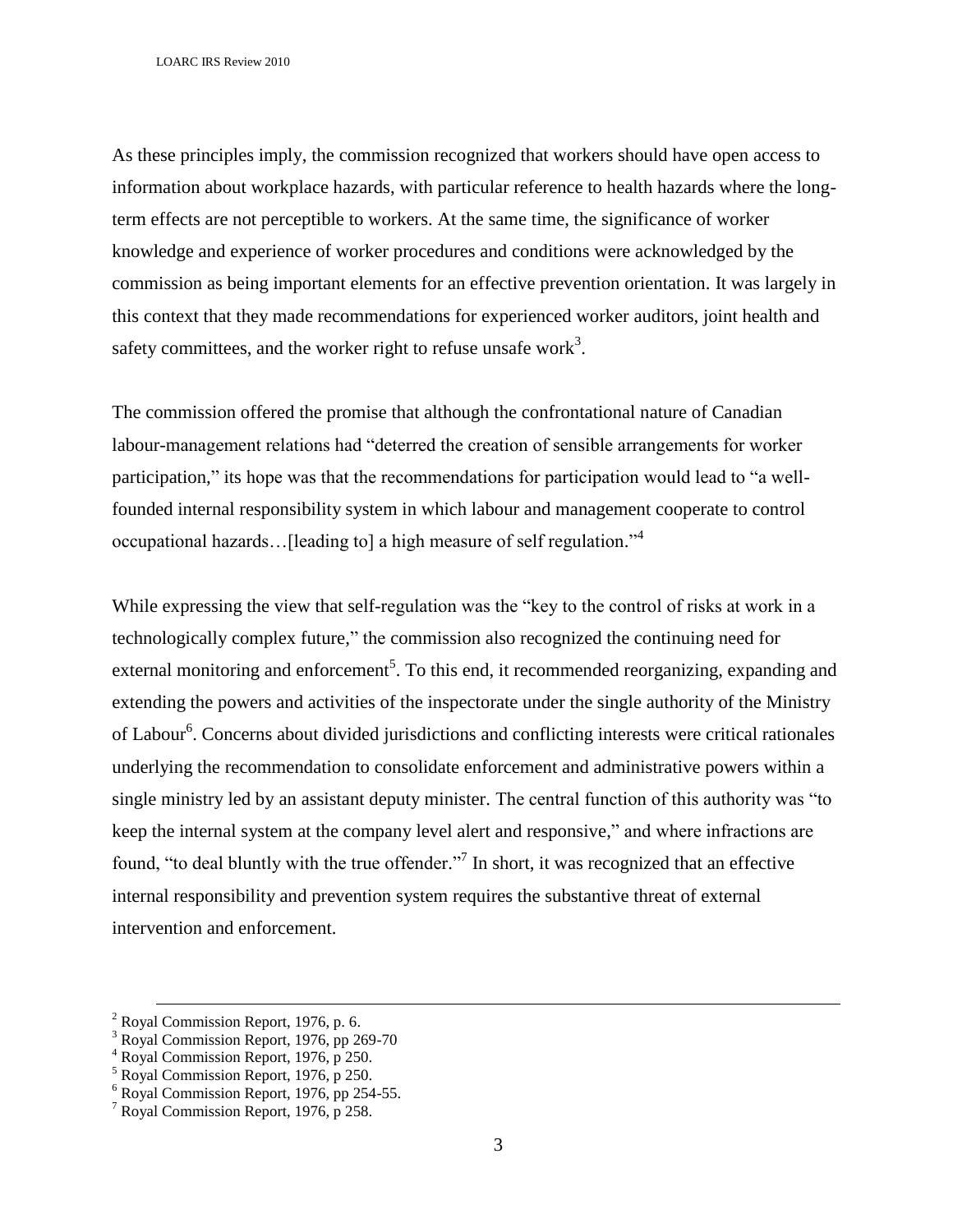LOARC IRS Review 2010

## **1978 Occupational Health and Safety Act**

Most of the positions of the Ham Commission were reflected in the main innovations of the 1978 Occupational Health and Safety Act (1978 OHSA). Consistent with the principles of worker participation, the Act provided for the workers' right to training and information about health and safety hazards, the right to worker health and safety representatives and committees, and the individual right to refuse unsafe work. Worker, supervisory and employer responsibilities to report and correct hazardous conditions were also specified imposing new legal obligations with stronger legal sanctions, enforced by a new consolidated, empowered and expanded health and safety administration and enforcement branch within the Ministry of Labour.

However, while the Act provided an increased inspectorate with substantial enforcement powers, the government of the time interpreted the commission"s philosophy of internal responsibility as meaning a less-than-rigorous or extensive process of external enforcement. In practice, this meant that ministry inspectors relied heavily on workers and joint occupational health and safety committee (JOHSC) worker representatives to notify the ministry if there were significant problems in a given workplace, failing to recognize that the absence of complaints did not necessarily mean the absence of problems (Tucker, 1998).

From the outset, workers, health and safety activists and unions complained that this approach placed too much responsibility on workers without providing them with the power to exert an influence over management. They pointed out that the committees and representatives only had advisory powers, that the training mandated by the Act and later by the Workplace Hazard Management Information System (WHMIS) was frequently inadequate, that workers and representatives were often threatened or intimidated from reporting injuries or hazards, and that the lay knowledge and experience of workers continued to be devalued and ignored by management and government officials (NDP, 1986). With respect to enforcement policy, labour critics noted that even when caught, corporate offenders were rarely prosecuted given an explicit Ministry of Labour policy that gave preference to education and persuasion over punishment (Storey and Tucker, 2006). Investigations of the internal responsibility system during the 1980s largely confirmed that many workplaces had no functioning committees or worker representatives, that training was often inadequate to non-existent and that workers were by and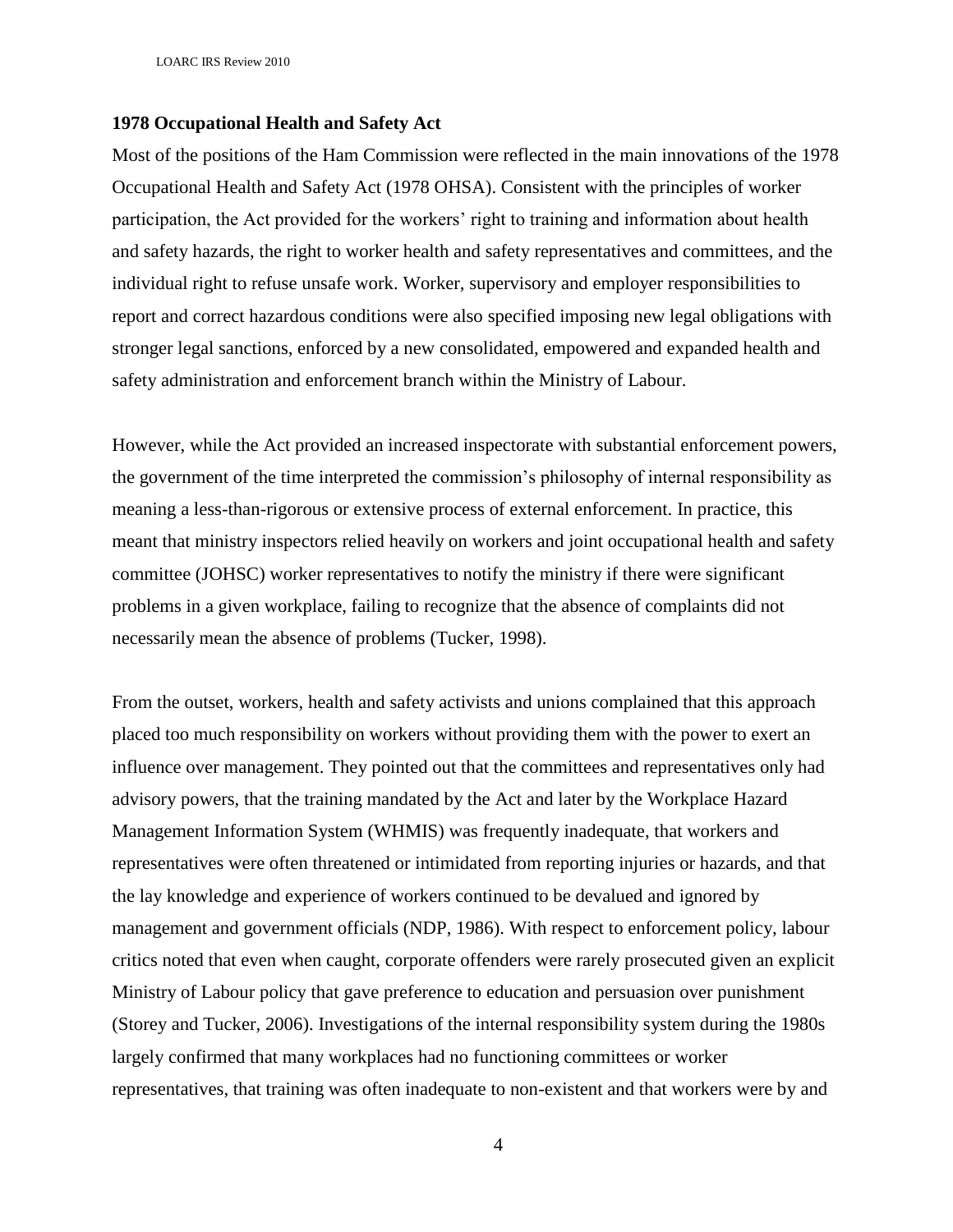large unable to exercise their rights to clear and decipherable information on health and safety hazards in their workplace (Hall, 1989; Walters and Haines, 1988; Ontario Advisory Council on Occupational Health and Safety, 1986; Walters, 1983). Coupled with a distinct lack of progress in injury and fatality rates, this research helped to fuel considerable controversies surrounding health and safety, leading ultimately to a number of changes, including the introduction and passage of reforms to the OHSA in 1990 (Storey, 2004).

### **The Segregation of Prevention**

 $\overline{a}$ 

Although labour movement had great expectations that a more effective balance would be struck between internal and external responsibility following the 1990 OHSA reform, there was little change in enforcement. The reforms tightened the requirements and rules for committee elections and processes, strengthened worker representation by establishing a worker auditor position (certified worker representatives), and increased fine levels, but as Robert Storey and Eric Tucker (2006) point out, the number of inspections and prosecutions actually dropped in the early 1990s to their lowest levels since the introduction of the Occupational Health and Safety Act (Tucker, 2003). There were some positive changes in enforcement levels and penalties in subsequent years but the changes represented by 1990 OHSA did not take hold in a significant way, as changing political and economic conditions in the 1990s shifted the attention of government in Ontario and other provinces (Tucker 2003). Under pressure from deregulation, the description of internal responsibility increasingly emphasized the responsibility of employees without recognizing the constraints and limitations on their ability to control their conditions of work. As described in one report, "The IRS is a system, within an organization, where everyone has direct responsibility for health and safety as an essential part of his or her job. It does not matter who or where the person is in the organization, they achieve health and safety in a way that suits the kind of work they do. Each person takes initiative on health and safety issues and works to solve problems and make improvements on an on-going basis."<sup>8</sup>

Some efforts were made to support worker representation, principally through the funding of two labour-sponsored associations with mandates to train and support workers and health and safety

<sup>&</sup>lt;sup>8</sup> Ian M. Plummer, Peter W. Strahlendorf, Michael G. Holliday, The Internal Responsibility System In Ontario Mines Final Report: The Trial Audit & Recommendations, 2000. [http://www.labour.gov.on.ca/english/hs/pubs/mining/syn\\_minirs\\_2.php](http://www.labour.gov.on.ca/english/hs/pubs/mining/syn_minirs_2.php)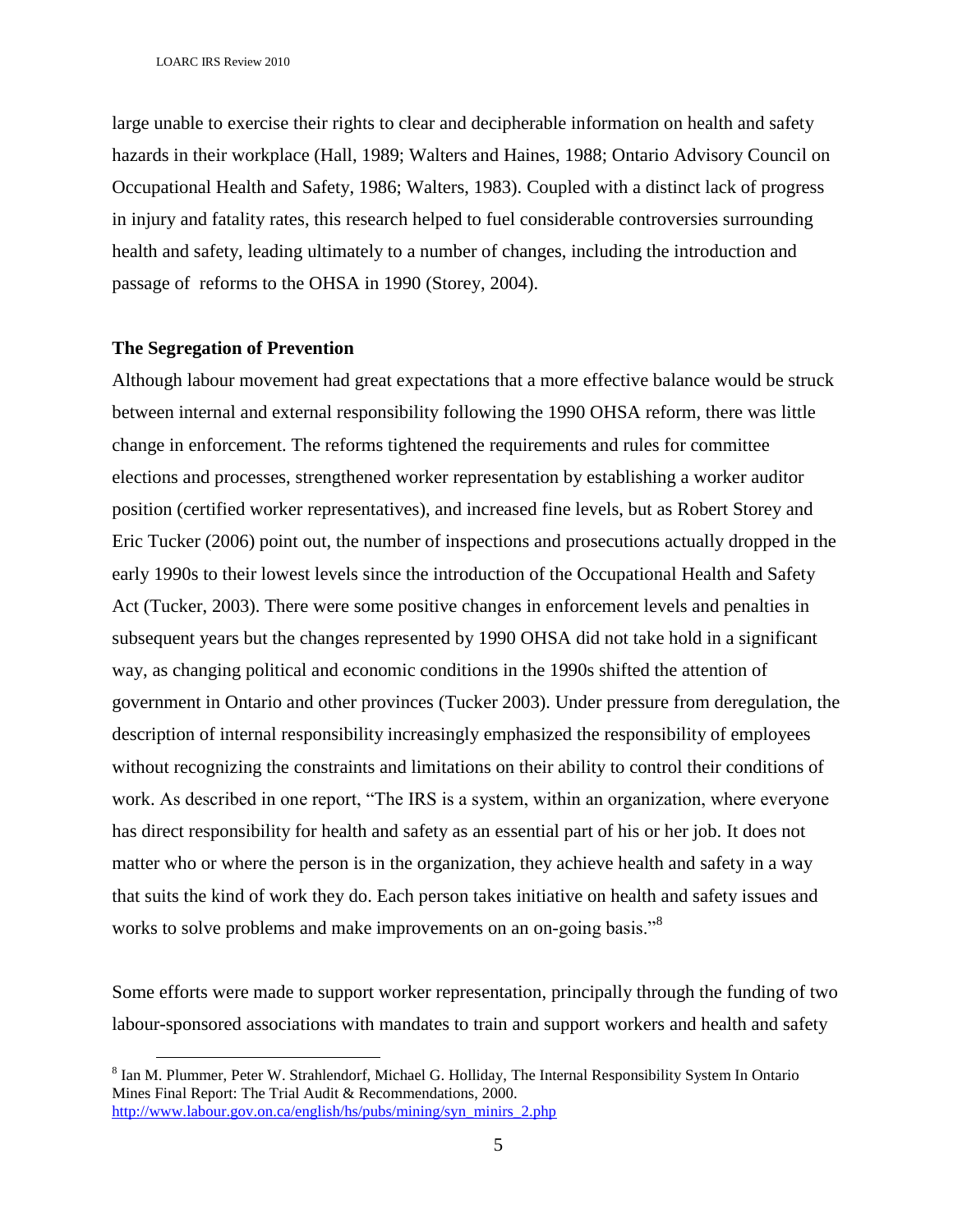representatives – the Workers" Health and Safety Centre (WHSC) with responsibility for training, and the Occupational Health Clinics for Ontario Workers (OHCOW) with responsibility for assisting injured workers and providing technical resources to worker representatives and joint committees. The creation of Ontario Workplace Health and Safety Agency (WHSA) in the 1990 OHSA reforms, with responsibility for health and safety training, research, and funding of the sectoral and labour-focused prevention associations, reinforced the withdrawal of the Ministry of Labour from prevention policy.

As part of the 1997 reforms that transformed the Workers' Compensation Board (WCB) into the Workplace Safety and Insurance Board (WSIB), the WHSA was dissolved and its prevention and research functions transferred back to WSIB under a legislated mandate. Through the 1990s, the WSIB developed and dramatically expanded financial schemes such as the second injury program (SIEF) and experience rating programs to provide employers with additional financial incentives to take prevention more seriously. In the case of SIEF, claims costs were reduced if the worker had a pre-existing or pre-disposing factor contributing to the compensable event. In the case of experience rating programs, calculations for rates or surcharges are based on a formula considering the number of claims and duration of claims.

Experience rating programs have been controversial from the beginning, rejected by worker representatives and early experts such as Terry Ison as inconsistent with the principles of no fault insurance (Ison, 1986 ). Although experience rating systems are supposed to enhance employer commitment to prevention, they often do the opposite, especially in highly competitive market situations where relative profit margins are thin, or in a globally competitive context where relative profit margins in other jurisdictions are challenging. Storey and Tucker have argued that the increased emphasis on a market-based experience rating within the injury compensation system in Ontario has encouraged employers to conceal injuries rather than improve prevention (Storey, 2009; Storey and Tucker, 2006).

These concerns have been vindicated more recently by two other sources – an Institute for Work and Health (IWH) systematic review of prevention and an investigative report by journalists for the *Toronto Star*.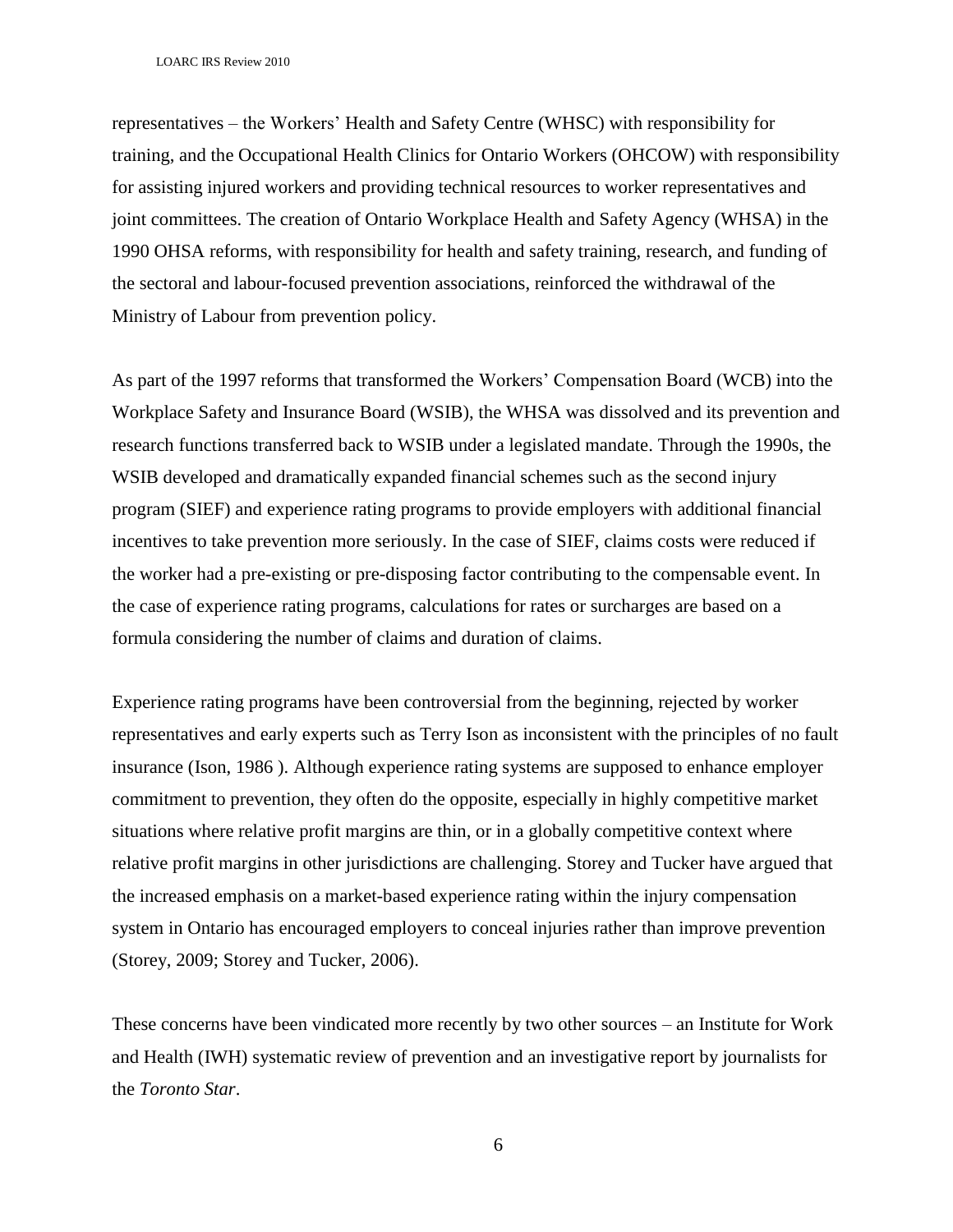$\overline{a}$ 

In 2007, Emile Tompe, Scott Trevithick, and Chris McLeod published a systematic review of prevention incentives and the regulatory mechanism.<sup>9</sup> Using a very rigorous methodology to compare the quality of many studies, they were able to make a few overarching comments about what the evidence shows works and does not work, as incentives for prevention. There are only two kinds of incentives systems currently in place, experience rating and occupational health and safety regulations. After a systematic review of the evidence, Tompe and his colleagues concluded:

- There is strong evidence that actual citations and penalties reduce frequency and/or severity of injuries, the confidence of some researchers in the effectiveness of experience rating, and conversely in the ineffectiveness of occupational health and safety regulation, appears premature; and
- More research needs to be conducted before definitive conclusions can be drawn about the effectiveness of workers" compensation experience rating.

On April 5, 2008, two *Toronto Star* reporters, Dave Bruser and Mora Welsh, produced an investigative report titled "When companies get rewarded for mistakes. Flaw in worksite safety system allows big rebates even when a death occurs." While acknowledging that experience rating was brought in to provide a financial incentive for safety, the *Star* investigation found that:

> The insurance agency [WSIB] has given at least tens of millions of dollars in rebates to companies that have been prosecuted by the provincial government and found guilty of safety violations leading to deaths, amputations and other gruesome injuries.

<sup>&</sup>lt;sup>9</sup> [Tompa E,](http://www.iwh.on.ca/biblio/author/118) [Trevithick S,](http://www.iwh.on.ca/biblio/author/641) [McLeod C.](http://www.iwh.on.ca/biblio/author/460) Systematic review of the prevention incentives of insurance and regulatory mechanisms for [occupational health and safety.](http://www.iwh.on.ca/biblio/view/2708) *Scandinavian Journal of Work, Environment and Health.* 2007;33(2):85-95 originally published as IWH Working Paper 213.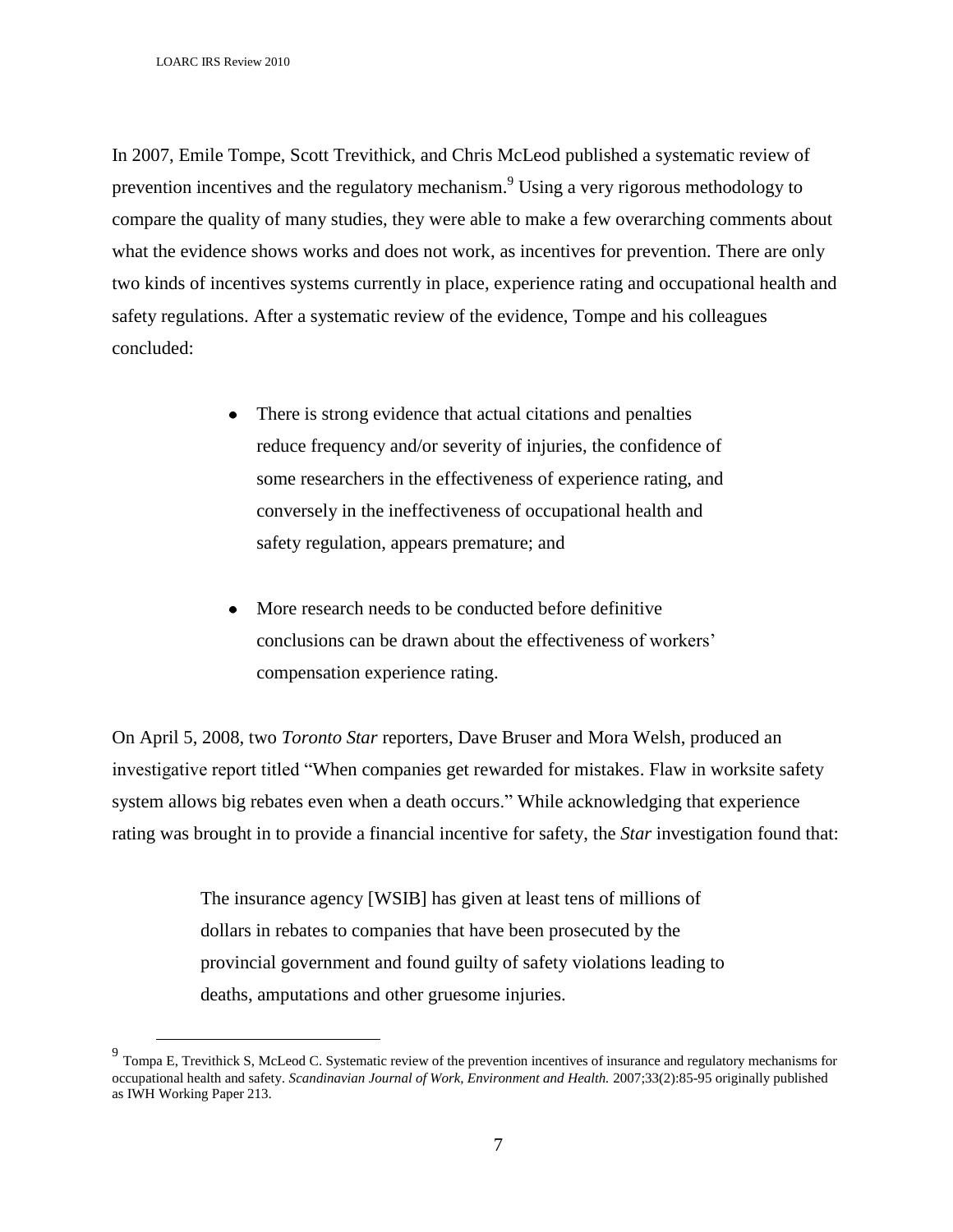*The Star* looked at whether rebates were issued in the year following the accident and the year of the guilty finding. That analysis led to 75 cases that most dramatically illustrate the problem. These offending companies were fined a total of \$14 million yet received payouts totalling \$42 million from the WSIB. As noted in the article:

> While the WSIB has known about the practice for years – labour groups have repeatedly complained about it  $-$  it is now searching for solutions after the *Star* started investigating. <sup>10</sup>

These revelations caused the WSIB to stop the practice of rewarding employers with rebates after they had been fined for the death of a worker. The WSIB then employed consultants Morneau Sobeco to review the experience rating system. The consultants made recommendations to alleviate some of the most egregious consequences of experience ratings, calling for a lengthy and major reworking of the experience system, including the elimination of the Second Injury and Enhancement Fund.

## **When IRS Works**

Studies of internal responsibility systems have identified a number of different factors associated with effective worker participation, joint health and safety committees and worker representation. The evidence often points to the importance of training for workers, while identifying several important committee characteristics including such things as committee size, committee composition, meeting frequency and length, written agendas and minutes, committee scope and various committee procedures and structures (Coyle and Leopald, 1981; Eaton and Nocerino, 2000; Hall, Forrest and Sears, 2003; Jenson, 2002; Kochan, Dyer and Lipsky, 1977; Tuohy and Simard, 1993; Lewchuk, Robb, and Walters, 1996; Reilly, Paci and Holl, 1996). A small number of representative characteristics have also been examined, with most studies pointing to representative information and training as the most significant correlates of committee effectiveness whether measured in terms of injury rates or some other measure such as perceived committee effectiveness (Coyle and Leopald, 1981; Eaton and Nocerino, 2000; Hall

 $\overline{a}$ 

<sup>10</sup> Toronto Star April 5, 2008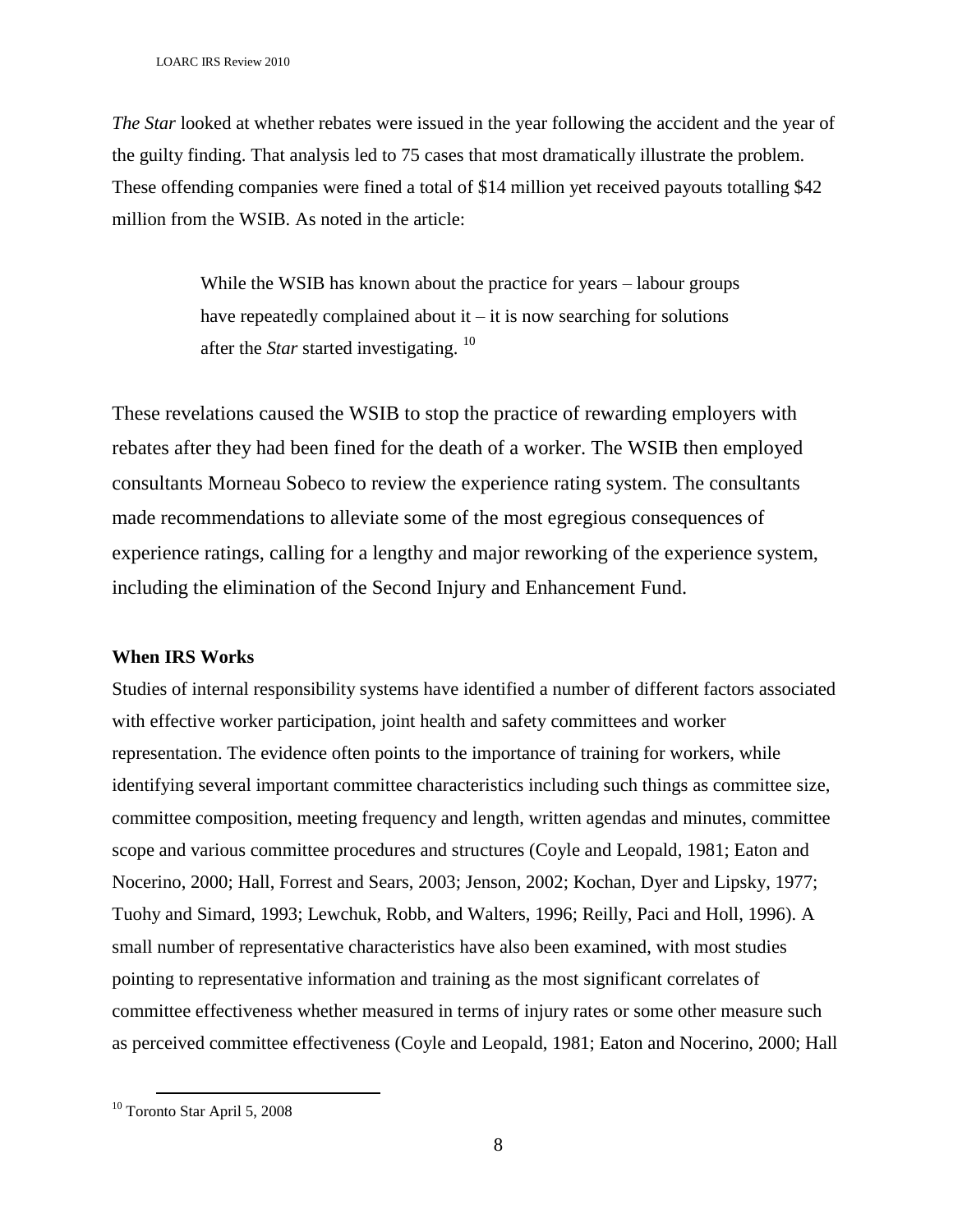et al., 2006; Kochan, Dyer and Lipsky, 1977; Walters and Haines, 1988; Walters, 1996). Another focus of investigation has been on the production context itself, including the size of the firms, the types of production, the level of mechanization and automation, the presence of a union and the attitudes and expertise of management regarding health and safety (Eaton, 1994; Lewchuk, Robb and Walters, 1996; Hall, 1999; Frick and Walters, 1998).

While the overall results on firms characteristics have been inconclusive, a number of researchers have pointed to the significance of positive management attitudes and knowledge (Eaton, 1994; Walters and Haines, 1988; Lewchuk, Robb and Walters, 1996), while the presence and quality of overall union representation, the knowledge and militancy of front-line workers and the level of government or ministry of labour enforcement of the legislation have all been identified in various studies as the most relevant contributors to committee effectiveness or more direct health and safety outcomes (Eaton and Voos, 1994; Hall, 1993, 1999; Kochan et al., 1977; Lewchuk, Robb and Walters, 1996; Novek, 1990; Tucker, 1995; Walters and Haines, 1988; Walters, 1996).

A consistent and strong finding from research is that worker participation and committee effectiveness are greater where there is union representation (O"Grady, 2000; Shannon et al., 1992; Walters, 2002, 2006; Weil, 1991, 1992, 1999). Many analysts have suggested that union representation is critical in shaping management commitment – that is, in the absence of union security, conflicts of interest between employers and workers are almost always resolved through the exertion of management power; whereas in the context of union shops, there is a greater tendency for efforts at consensus building which forms the foundation of a sound participative approach (Benach et al, 2007). Research also demonstrates that in most non-union contexts, robust government monitoring and enforcement are critical to the workers' capacities to exercise their responsibilities and rights under health and safety law (Mayhew et al. 1997; Frick and Walters, 1998). Small workplaces are identified as being particularly problematic, both unionized and not, with a number of deficits in terms of training and knowledge, low levels of compliance and a top-down approach to health and safety (Eakin, 1992; Quinlan, 1999). However, studies of Sweden and other countries suggest that various mechanisms including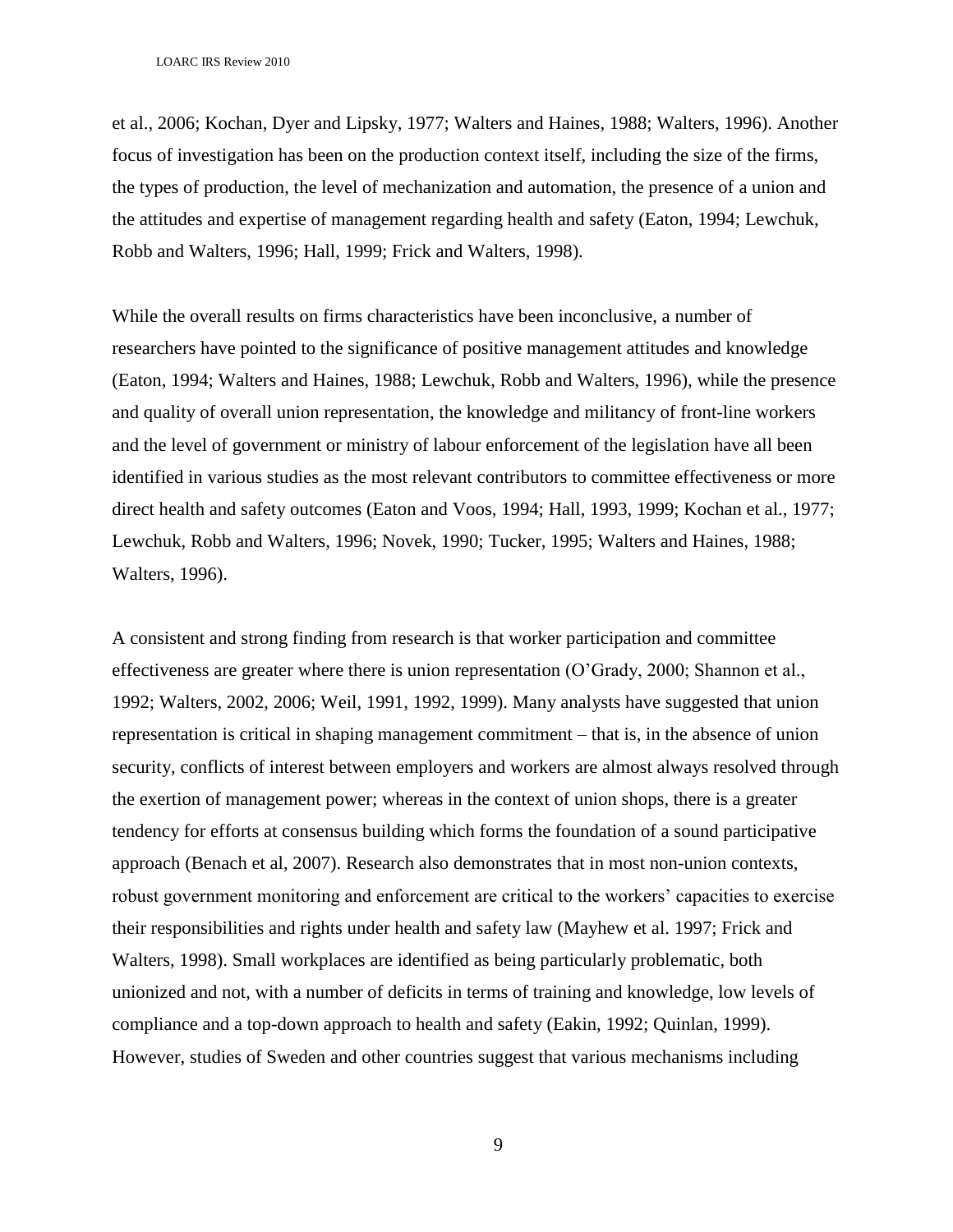regional safety representatives and strong government funding of prevention and enforcement can yield significant gains in safety (Frick and Walters, 1993; Quinlan, 1999; Frick 2009).

#### **Internal Responsibility in the 'New Economy'**

In Ontario, the value and potential of worker representatives has been documented in many places – from parliamentary records and policy consultations with government and workers" compensation boards, governance of the formal occupational health and safety OHS system, research studies, hearings on behalf of members, and dealing with inspectors, management and others. Much of this has been demonstrated by Ontario scholars from the 1970s through the 1990s – Vivienne Walters, Harry Shannon, Wayne Lewchuk and Ted Haines studied the impact of the first legislation documenting both the limitations and the contributions of worker participation. More recently, researchers around the world have focussed increasing attention on the profound changes that are taking place in employment and employment relations and the impact of those changes on accident and disease prevention (Quinlan, M., Mayhew, C. & Bohle, P, 2001).

The key concern is that the increased precariousness of employment resulting from extensive economic restructuring is undermining the capacity of workers to exercise their responsibilities and rights under the law. Increased precariousness takes many forms (Vosko et al, 2003), expressed in more temporary agency and contract employment, more people working multiple part-time jobs, more people in own-account self-employment, more frequent and longer periods of unemployment, greater numbers of working poor, declining unionization (particularly in the private sector) and weaker collective bargaining protections. The common theme is that employment is much more insecure, an insecurity that is further aggravated by reductions in social assistance with lower employment insurance (EI) and welfare payments, stricter qualification requirements, and pension shortfalls. Increased levels of stress, declining union and worker solidarity and associated health and social problems are all commonly observed consequences of these developments (Siegrist and Marmot, 2004).

Not surprisingly, these shifts in employment are linked to significant reductions in levels of unionization. Over the last 20 years, union density, as the percentage of the workforce who are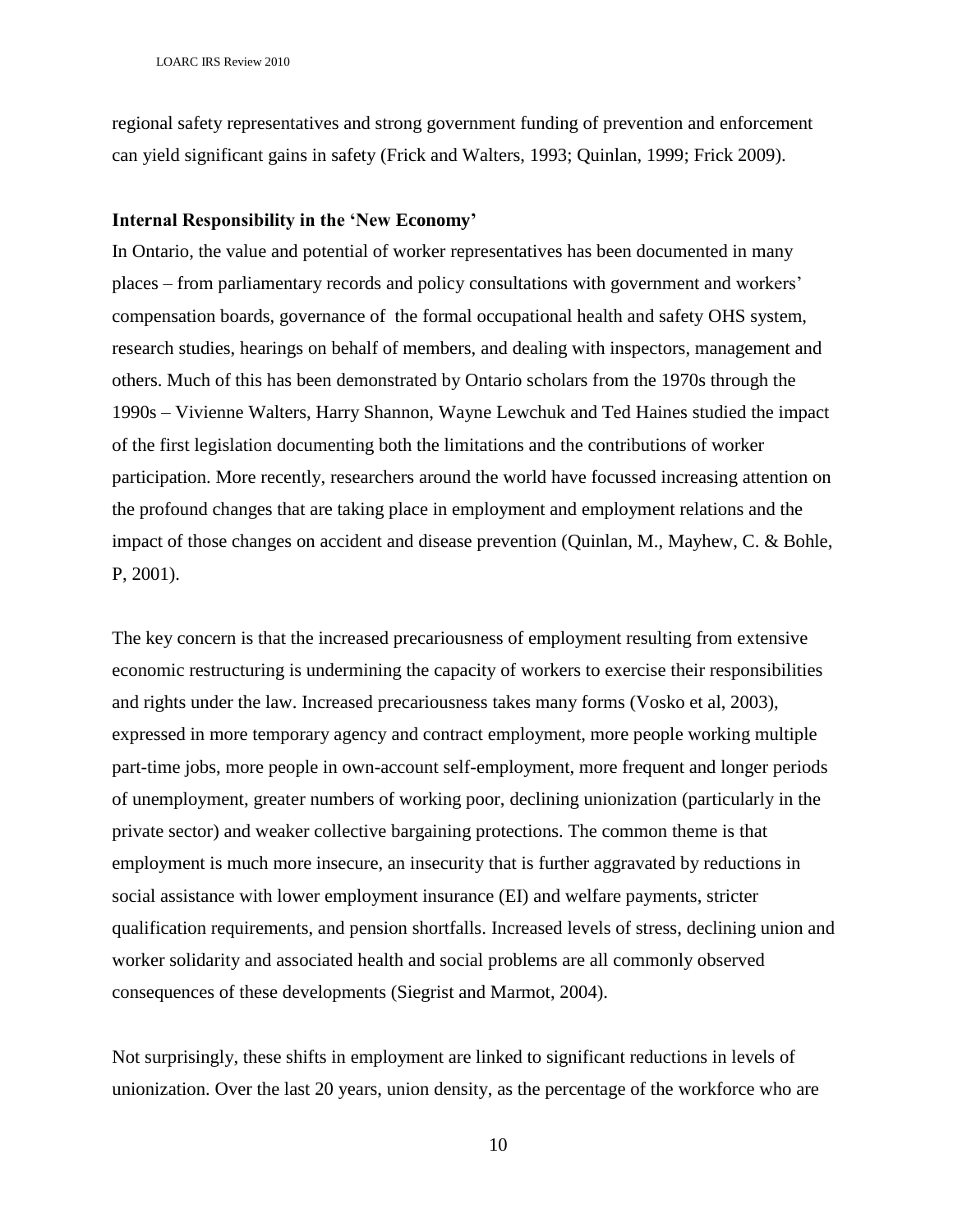members of a union, in the private sector has slipped from 26% to 18% (Akeyambong, 2004). Under current Ontario labour law, it is almost impossible to organize temporary and contract workers. Industry restructuring, new technologies and global realignment under free trade have led to major job losses in the core unionized industries, while the increased use of contracting out has resulted in smaller, more mobile, harder-to-organize workplaces. The privatization of many public services is also having increased effects on overall union density as well as putting pressure on public sector unions to make concessions. Although unions are using various strategies to adapt to these developments, both private and public sector unions have lost significant bargaining power under the constant threat of layoffs or closure, and have been forced increasingly into concession bargaining situations (Hall, 2010). As this implies, both unionized and non-unionized workers are increasingly insecure (O"Grady, 2000).

There is a large body of evidence demonstrating that precarious workers, those with little or limited job security, and workplaces with higher ratios of precarious workers have higher rates of injuries (Quinlan, Mayhew and Boyle, 2000). Employment insecurity more generally has been found to relate to several indicators of poor health and safety outcomes, including injury rates and self-reported health problems (Domenighetti, D"Avanzo and Bisig, 2000; McDonough, 2000; Saloniemi, Vrtane and Vahtera, 2004). Precarious workers, in particular temporary and own account self employed workers, have also been found to have worse physical and ergonomic conditions of employment, and report higher levels of psycho-social stress and more incidents of workplace violence (Gouswaard and Andries, 2001; Letourneux, 1998).

Research also suggests that these higher rates of injuries and health problems stem from the basic features of precarious work in ways that speak directly to the assumed requirements for effective worker participation in injury and disease prevention.

First, given the temporary and short-term nature of precarious employment, especially in temporary agency and contract situations, workers have less time and opportunity to develop the experience, skills and knowledge necessary to recognize, avoid and control workplace hazards (Aronson, 1999; Lewchuk, Clark and de Wolff, 2009; Quinlan, 2000). Consistent with this argument, several studies show that workers are at much greater risk when they are new to a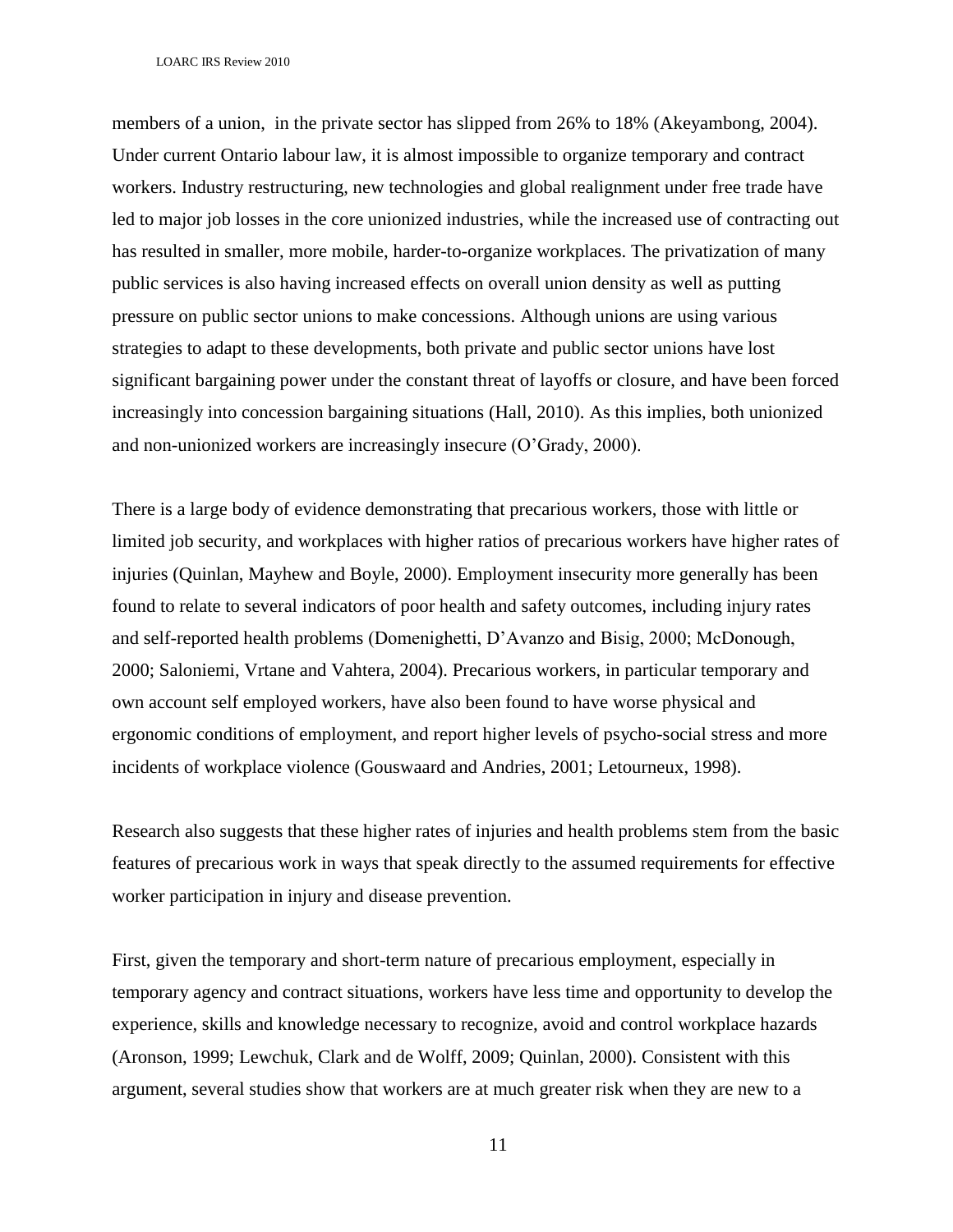workplace. For example, Shannon et al. (1992) found that workplaces with a high proportion of workers with significant seniority and fewer younger workers had significantly lower lost-time injury rates. Many other studies have also demonstrated that high rates of worker turnover are strongly related to poor injury performance (O"Grady, 2000). The Ham Commission saw lay knowledge of work hazards as a key aspect of the internal responsibility system – that the accumulated knowledge and experience of workers was an essential element of hazard identification and injury prevention. Precarious workers are less able to develop this body of personal knowledge and insight, and in that sense, less able to act to protect themselves and other workers.

Second, since workers are less permanent, and training is a relatively expensive investment, businesses are also less likely to provide the same level of training to precarious workers. Although some studies claim an improvement in training, most labour representatives argue that increasingly employers, especially in some of the expanding service industries, are providing no meaningful health and safety training. A recent study by Lewchuk, Clark and de Wolff (2009) confirms this argument. Not only did they find that only half of the men and women employed in permanent full-time positions reported receiving health and safety training at work (see Table 1), alarming in itself, the situation was even worse for those in less permanent employment where barely one-third of the men and just one-quarter of the women received any health and safety training. The percentage of the self-employed receiving health and safety training was closer to one in five. Their survey respondents were equally poorly informed about the toxic substances used at work. Again, just over half of the men employed in permanent full-time positions who regularly use toxic substances received information on them, while the percentage of men in precarious employment receiving information on toxic substance was closer to one-third. Just over half of the women employed in permanent full-time positions received information on toxic substances. Self-employed women who reported using toxic substances were the least likely to receive information on the substances they were using. This suggests some support for the argument that weaker employment relationships undermine employers' commitment to the value of investments in the health and safety of their workers, since one aspect of the flexible employment relationship is reduced permanency and reduced obligations (Vosko, 1999).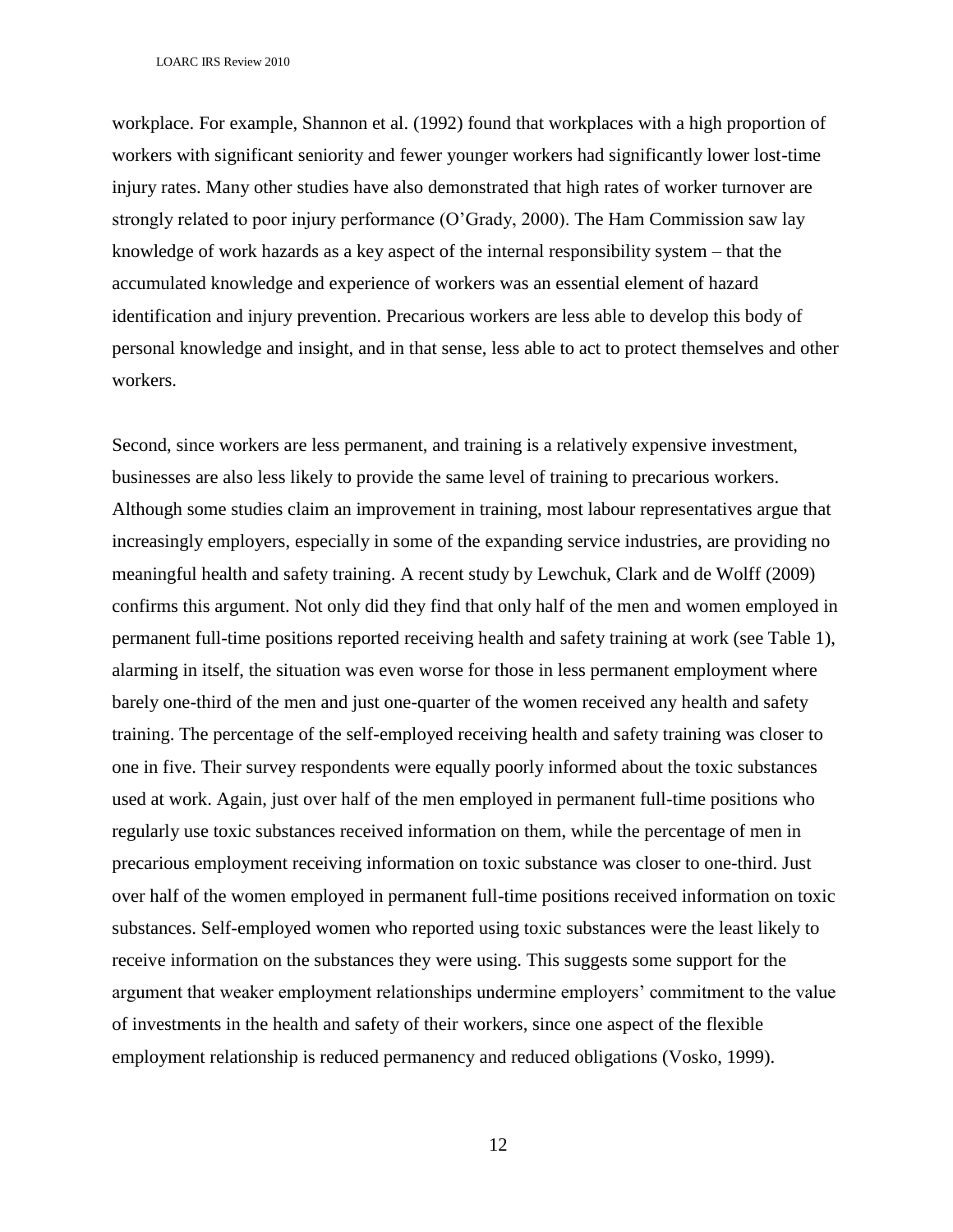Third, studies indicate that precarious workers are generally less able or willing to challenge hazardous working conditions, both individually or collectively, given their greater employment and financial insecurity (Gray, 2002; Lewchuk, Clark and de Wolff, 2009; Quinlan, 2000). The lack of union protection, or the weaker nature of the protection, is also often related to the workers" willingness, and the willingness of worker JOHSC representatives, to challenge management on hazardous conditions. Several studies have suggested that workers in non-union situations are more likely to express concerns about job loss and a greater readiness to accept their working conditions including hazards based on those concerns, especially if there are threats of plant closures or layoffs. For example, Lewchuk, Clarke and de Wolff (2009) found that one third of the male Ontario workers and one quarter of the female workers in their survey were concerned that raising a health and safety issue would negatively affect their future employment. The proportion of concerned workers again went up among less permanent workers, for male to 50% and for female workers to 43%. Consistent with these findings, research suggests that worker refusals, supposedly another key element of the internal responsibility system, are much less likely in non-unionized workplaces (Gray, 2002; O"Grady, 2000; Tucker, 1986).

Unionized workers in insecure employment situations, which in some industries such as the auto sector is almost endemic, are also often vulnerable to these same threats. A recent survey of unionized workers found that close to one-third of the workers expressed concerns that reporting hazards or injuries would negatively affect their future employment. Forty-five per cent expressed concerns that their future financial situation would be negatively affected (Hall et al., 2010). Studies of work refusals in unionized workplaces also suggest that concerns about employment security are significant impediments in these contexts (Hall et al., 2006).

Fourth, the impact of insecurity and declining unionization can have profound effects on the representative and joint committee aspects of the internal responsibility system. The Ham Commission put enormous emphasis on the roles of worker auditors and JOHSC representatives in ensuring a balanced approach to prevention. But many studies have repeatedly demonstrated that effective representation, proper committee operation and management attention to committee recommendations are more likely in a unionized context or in contexts where the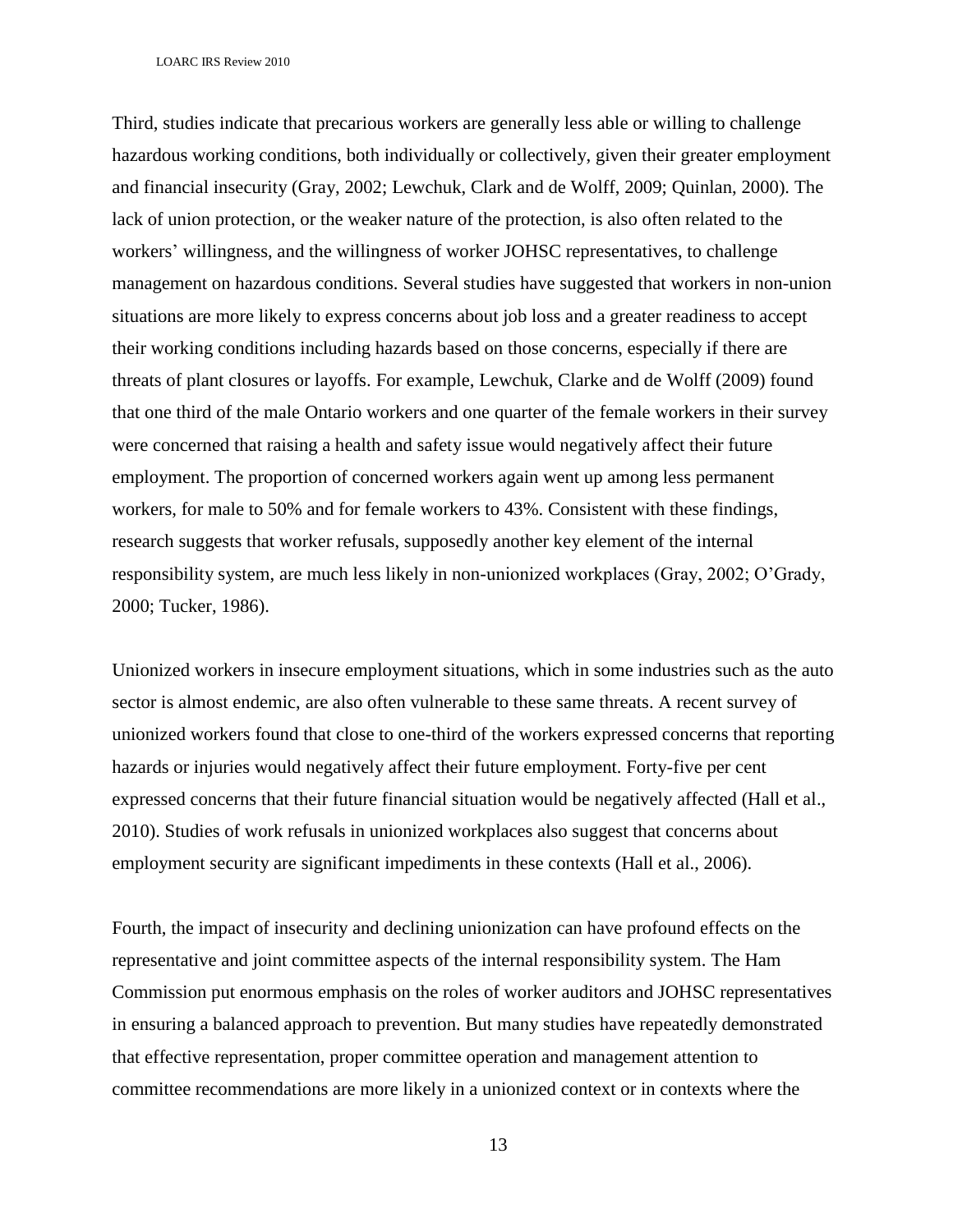workers are longer term (O"Grady, 2000; Shannon et al., 1992; Walters, 2002). Worker representatives are often selected by management, and even when not, it is much more difficult for non-unionized representatives to challenge their employer without taking significant risks for their employment future (Hall, et al., 2005). Unionized workplaces experiencing considerable employment losses and insecurity are also subject to these same effects, often leading to rapid turnover in representatives, greater reluctance on the part of representatives to challenge management, less support from workers concerned about their futures and increased rates of management intimidation (Hall et al, 2006). As noted above, one of the key factors that predicts committee effectiveness and positive health and safety performance is a management commitment to a co-operative approach in health and safety (Eaton and Nocerino, 2000; Hall et al., 2006; Lewchuk, Clarke, de Wolff, 2009, O"Grady, 2000). In the context of globalization, many managers are under increased competitive pressures to perform at lower-cost levels which make it increasingly difficult to maintain a high level of commitment to injury and disease prevention, pushing them to seek more and more compromises and more delays in addressing committee issues. Over time, managers begin to seek ways of neutralizing the capacity of the committees and the representatives to intervene, and of course workers develop increasing skepticism about the value of committees and participation (Hall, 1993; Lewchuk, Clarke and de Wolff, 2009).

As the above evidence indicates, this increased vulnerability to management resistance, pressure and intimidation also means that precarious workers are less likely to report injuries. This clearly has significant implications for the reliability of injury compensation data in as much as it suggests that precariousness may be leading to more under-reporting (Hall et al., 2010; Lewchuk, Clark and de Wolff, 2009). This problem may be greatly enhanced when management is motivated to conceal or repress complaints or injury reporting. Faced with what both workers and managers see as "hard choices," plant closures or risk-taking, they opt for the latter, whether it is in terms of working too fast, persistent delays in scheduled maintenance and repairs or failing to invest in needed ventilation improvements. When the inevitable injuries or health problems start to appear, these present more "hard choices." Rather than making the changes that are needed, workers are cajoled, persuaded or threatened to conceal their injuries and/or conceal their seriousness (Eakin et al., 2003; Thomason and Burton, 2000).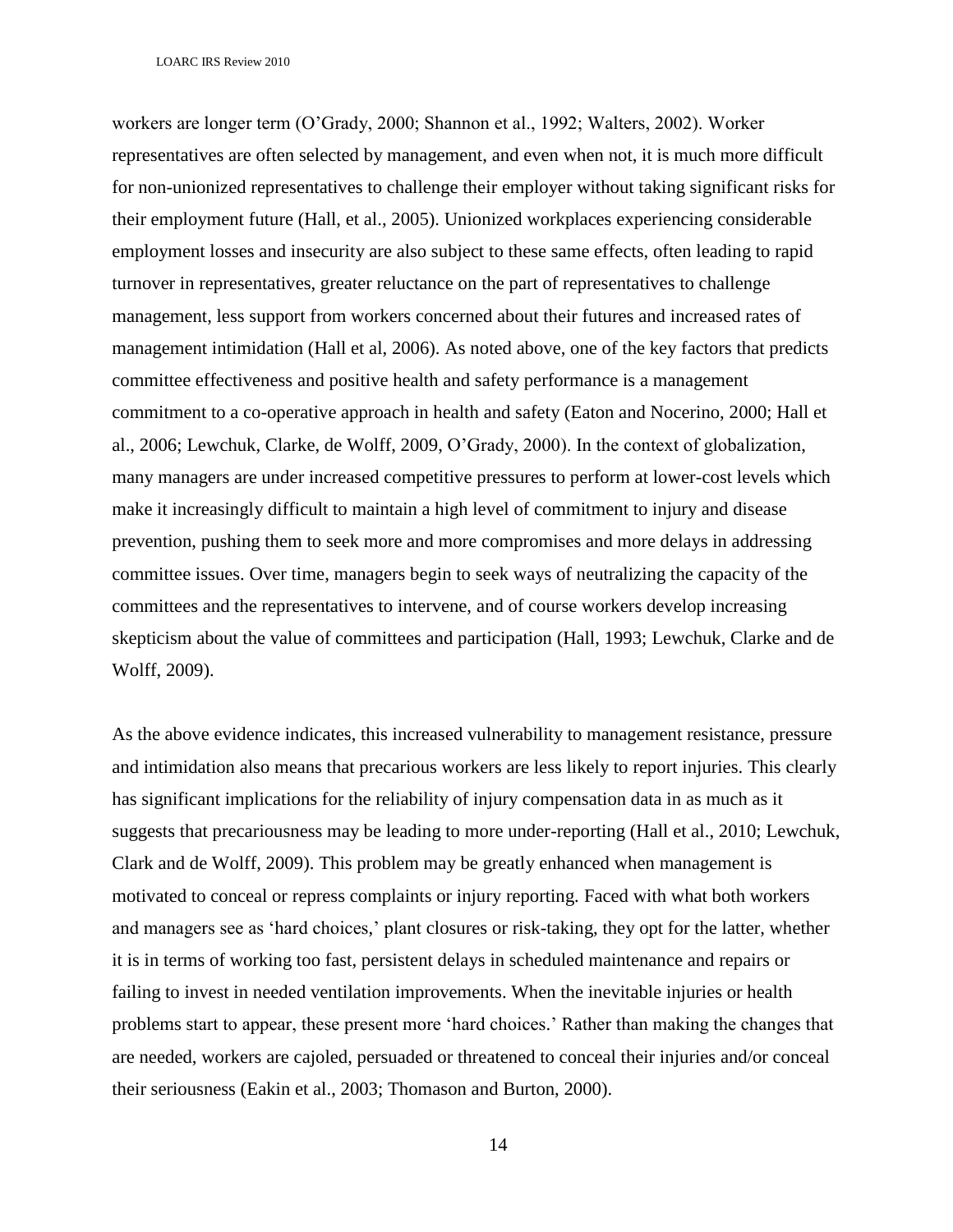While non-union workers are particularly susceptible to these pressures, many unionized workers are also in precarious situations (Hall et al., 2006; Hall et al., 2010). These findings have particular significance given that the Ministry of Labour relies on injury rates as a measure of its regulative success, forming the main of its claims that the internal responsibility system is working effectively.

## **The Continued Importance of a Strong OHS Worker Movement**

Tucker and Storey have reported on the development and political impact of worker health and safety activists at various moments in Ontario's history (Tucker and Storey, 2006). A central point they make is that worker activists both within and outside the labour movement have been critical to the mobilization of union, worker and public support for better health and safety conditions, and as such, have been a central dynamic in fuelling critical changes in legislation and enforcement policy.

Whatever their limitations historically, the rights to health and safety committees and representation remain a critical source of activism both within and outside the workplace. In their study of unionized worker representatives in feeder auto plants, Alan Hall and his colleagues have shown that despite the challenges in the context of considerable industry restructuring, worker representatives can achieve meaningful improvements through a combination of strategic thinking, access to independent resources and collective and enforcement support, what they refer to as "knowledge activism" (Hall et. al, 2006). These findings point to the success and importance of WHSC and OHCOW. The evidence also supports the importance of job security, in supporting the capacities of workers and worker representatives to seek and gain significant improvements in conditions.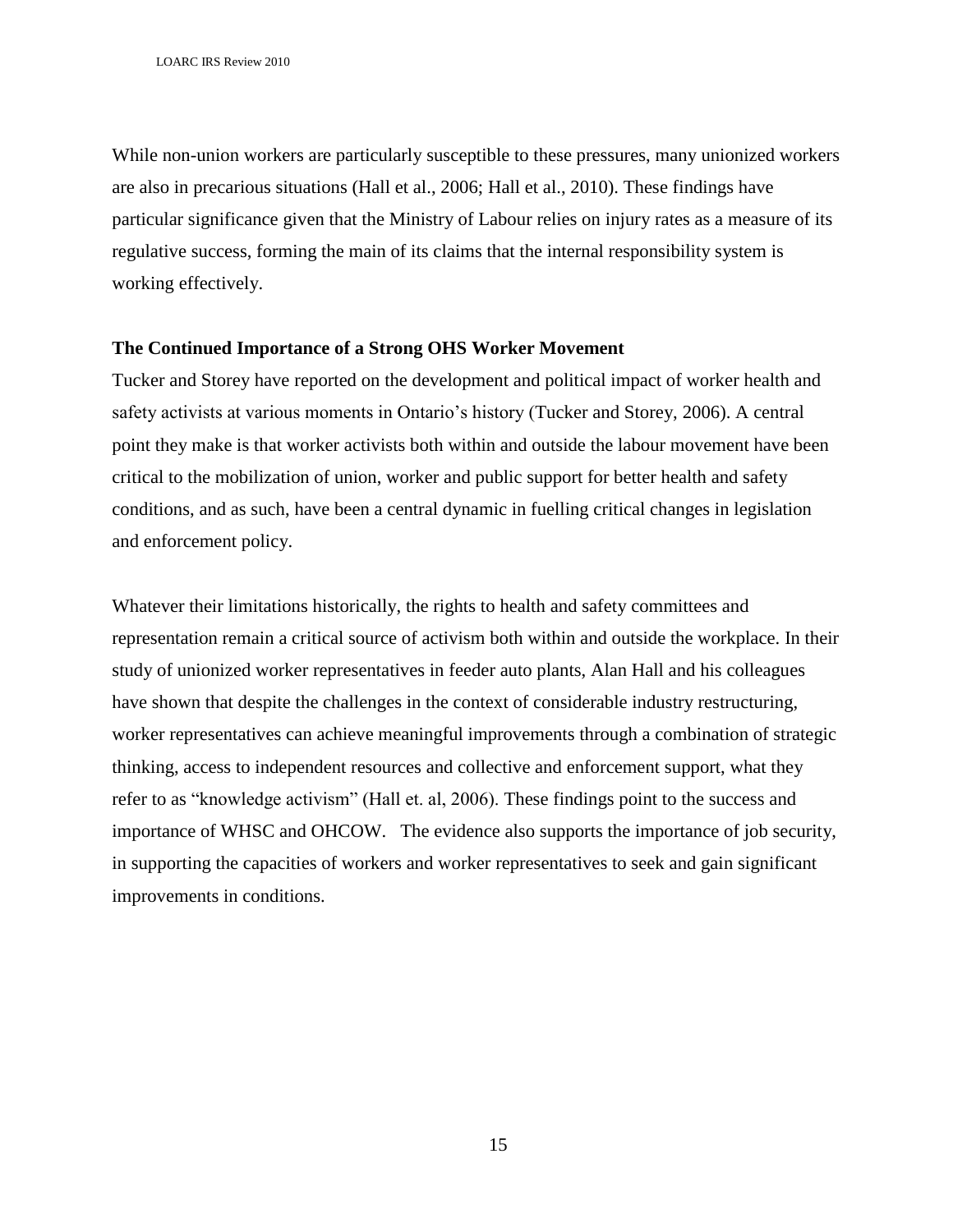LOARC IRS Review 2010

### **Lessons from 30 Years of Experience**

Thirty years has taught us three critical lessons about what is necessary for effective IRS.

**Lesson one**: The role of enforcement needs to be clarified and reinforced. Enforcement must set the system standard, and not be subordinated to internal responsibility. When enforcement is weak and waits on IRS, it encourages employers to be weak and minimizes their responsibilities. When enforcement is strong, it ensures system compliance as a basis from which prevention activities can be encouraged.

Enforcement must be based on evidence. The evidence shows that citations and penalty assessments make a difference.

Financial incentives that do not require independent inspection and verification lead to corrupt results, claims suppression and manipulation.

**Lesson two**: Worker representatives make a difference. Engaged and informed worker health and safety representatives are critical to achieving effective internal responsibility and to ensuring a progressive movement towards better working conditions. The system must guarantee representatives with improved access, training, and protection from reprisal. Government policy and practice must encourage and protect worker representatives.

**Lesson three**: An enhanced strategy for effective IRS is necessary to protect precarious and contingent workers.

Given the central role of the labour movement to worker representation, serious consideration must be given to innovative ways in which assistance can be provided to those in more vulnerable circumstances.

Lesson four: Formulating good policy in occupational health and safety requires good research that takes into account the experience of workers and their representatives.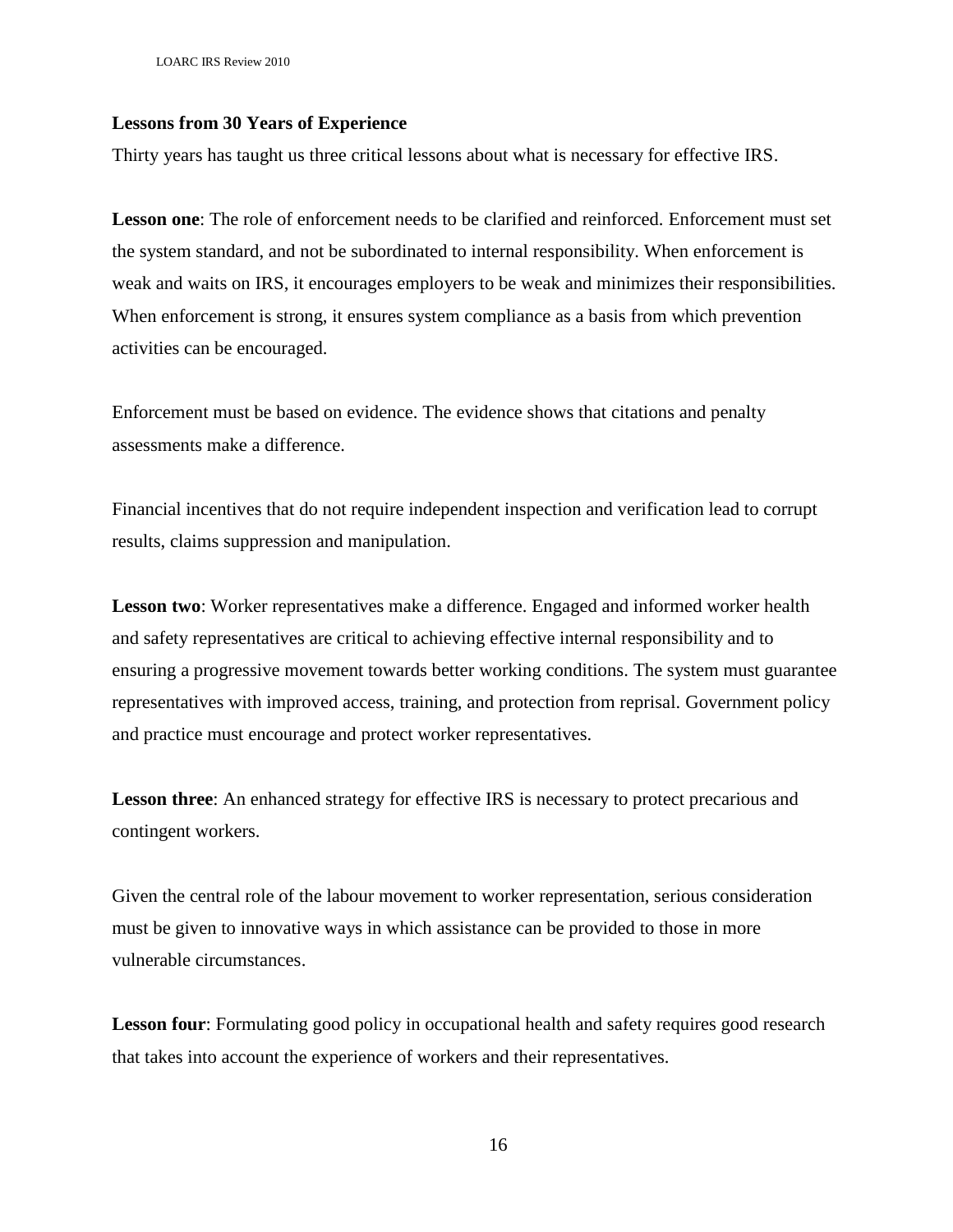# **Recommendations**

1. **Make the enforcement responsibility clear and effective**. More inspectors are needed. Inspectors must be empowered with tools that work, such as citations and penalty assessments, to be used systematically to promote approaches to prevention that recognize the responsibility of management to provide safe and healthy working conditions. Prevention and enforcement should be subject to the same overriding authority to align their functions effectively.

## 2. **Worker representatives must be provided with more and better access to**

**workplaces, training and resources.** Inspectors must be empowered to support worker representatives. Resources such as OHCOW and the WHSC that provide independent workerfocused resources must be enhanced and continued.

## 3. **Internal responsibility must be enhanced to address needs of precarious workers by:**

- Employers must publicly report on the use of precarious workers, the conditions and the progress of programs that have been implemented to protect their occupational health and safety.
- The inspectorate must establish a dedicated enforcement unit and direct prevention resources to address the conditions of precarious workers.
- Government must provide opportunities for worker  $\bullet$ representation which can address the needs of precarious workers.
- Government must provide precarious workers with meaningful remedies when their health and safety rights are abused.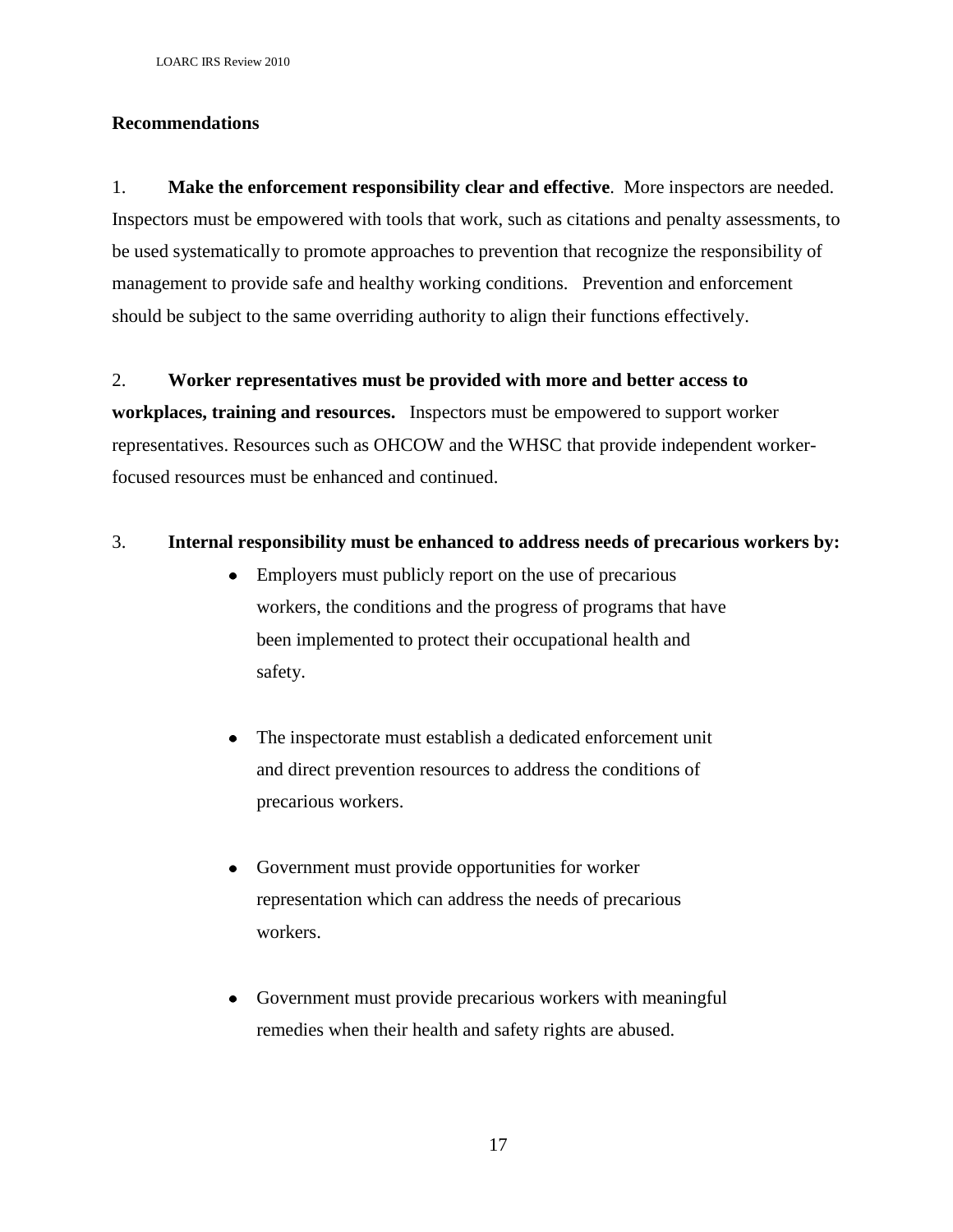**4. Secure and expand the resources available to document and evaluate the activities of the occupational health and safety system.** With lives at stake, workers have a right to expect that the systems and organizations put in place to protect them can and do make a difference. Reforms should be supported by reliable evidence and research that is unbiased and transparent.

-30-

Labour OHCOW Academic Research Alliance was formed in 2008 by union health and safety representatives, occupational health and safety practitioners, and academics who share a common interest in workers health and safety. We believe that our exchange of experience informs and creates a better research process resulting in important insights that can empower workers to create a healthier work environment.

LOARC members participating in preparing this review: Dr Alan Hall, Professor, University of Windsor; Andrew King, United Steelworkers Union Health and Safety representative; Dr Syed Naqvi, Adjunct Professor, University of Waterloo and Occupational Health Clinics for Ontario Workers staff ergonomist; Terri Aversa, Ontario Public Service Employees Union Health and Safety representative; Nick DeCarlo, Canadian Auto Workers Union Workers" Compensation representative; Alec Farquhar, Managing Director, Occupational Health Clinics for Ontario Workers; Laura Lozanski, Canadian Union of University Teachers Health and Safety representative; Dr Wayne Lewchuk, Professor, McMaster University; Dr Robert Storey, Professor, McMaster University.

For more information about LOARC and this paper contact  $\underline{aking@usw.ca}$ .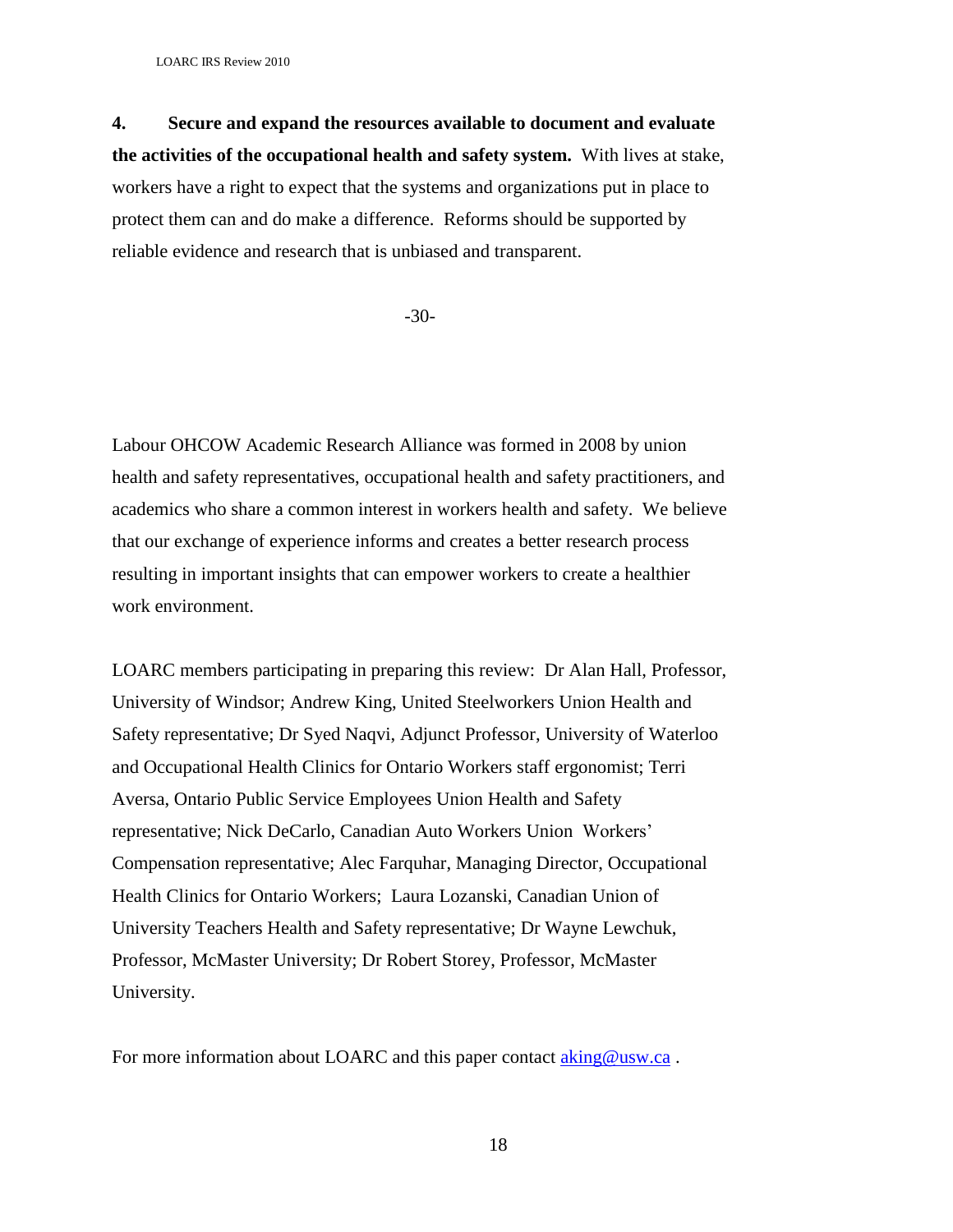# **References:**

Akeyambong, E. 2004. The union movement in transition. Perspectives on Labour and Income. August, 5-13.

Askenazy, P. 2001. Innovative workplace practices and occupational injuries and illnesses in the United States. *Economic and Industrial Democracy,* 22, 485-516.

Bryce, G. and F. Manga 1985. The effectiveness of joint health and safety committees. *Relations Industrielles,* 40(2), 257-282.

Brenner, M., D. Fairris, and J. Ruser 2004. "Flexible" work practices and occupational safety and health: Exploring the relationship between cumulative trauma disorders and work transformations. *Industrial Relations: A Journal of Economy and Society*, 43(1), 242- 266.

Coyle, J. and J. Leopold 1981. How effective are health and safety committees? *Occupational Safety and Health*, November, 20-22.

Daltuva, J., K. King, M. Williams and T. Robins 2009. Building a strong foundation for occupational health and safety: Action research in the workplace. *American Journal of Industrial Medicine*, 52, 614-624.

Dorman, P. 2006. Regulating risk at work: Is expert paternalism the answer to worker irrationality? In V. Mogensen (ed) *Worker Safety Under Siege: Labor, Capital and the Politics of Workplace Safety in a Deregulated World.* Armonk, N.Y.: M.E. Sharpe.

Eakin JM. Leaving it up to the workers: sociological perspective on the management of health and safety in small workplaces. *Int J Health Serv*. 1992;22(4):689-704.

Eaton, A. 1994. Factors contributing to the survival of employee participation programs in unionized settings. *Industrial and Labor Relations Review*, 47(3), 371-89.

Eaton, A. and T. Nocerino 2000. The effectiveness of health and safety committees: Results of a survey of public-sector workplaces. *Industrial Relations*. 39(2): 265-90.

Eaton, A. and P. Voos 1994. Productivity-enhancing innovations in work organization, compensation and employee participation in union vs. non-union sectors. *Advances in Industrial and Labor Relations. 6, 63-109.*

Fairris, D. and M. Brenner 2001. Workplace transformation and the rise in cumulative trauma disorders: Is there a connection? *Journal of Labor Research*, 22(1), 15-28.

Frick, K. and D. Walters 1998. Workers representation on health and aafety in small enterprises: Lessons from a Swedish approach. *International Labour Review*, vol 137, no.3, 367-389.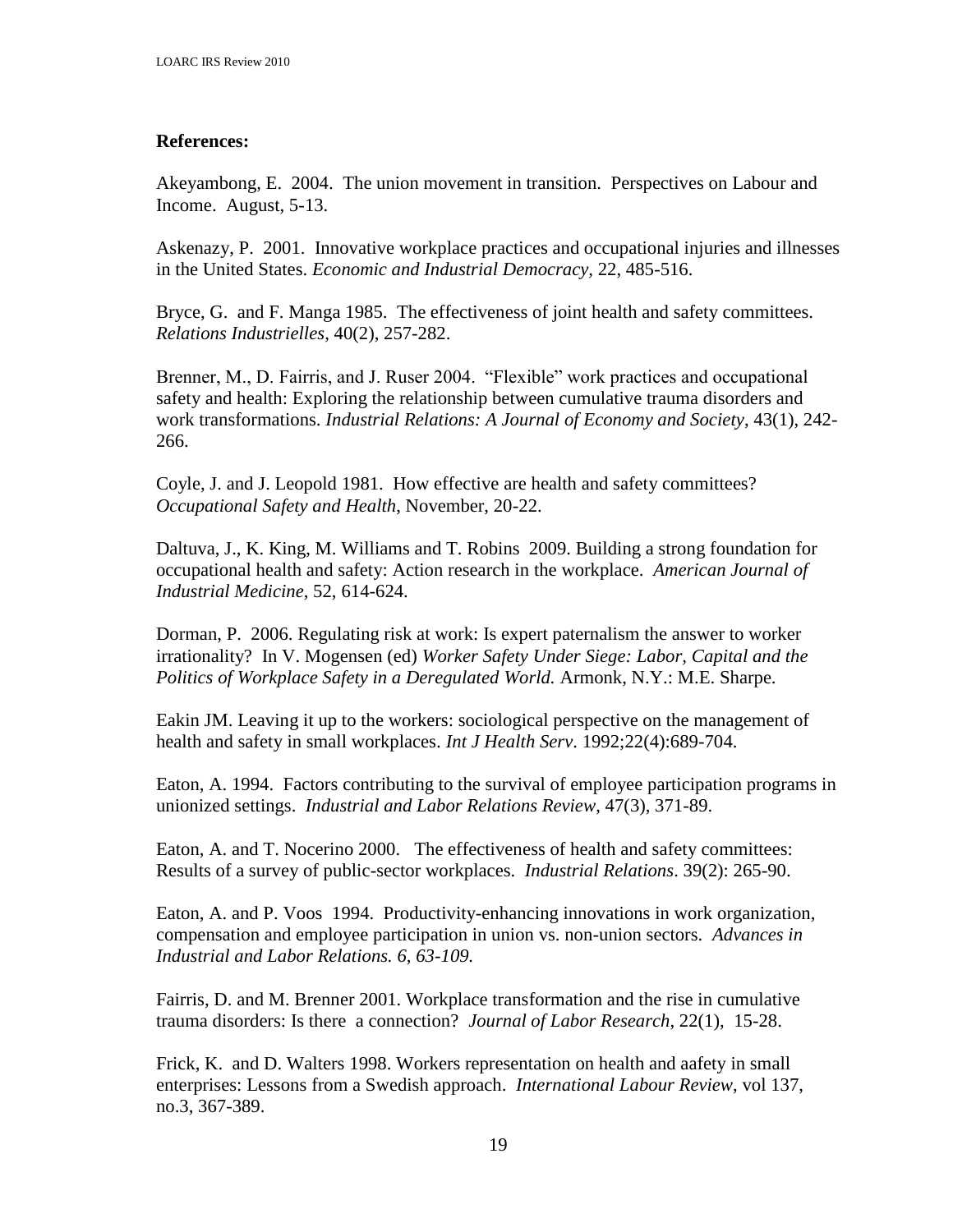Frick, K 2009 Health and Safety Representation in Small Firms in D.Walters (ed.) *Workplace Health and Safety: International Perspectives on Worker Representation.* Palgrave MacMillan.

Geldart, S., H. Shannon, and L. Lohfield. 2005. Have companies improved their health and safety approaches over the last decade? A longitudinal study. *American Journal of Industrial Medicine,* 47(3), 227-236.

Gianfranco, F., B. D"Avanzo and B. Bisig. 2000. Health effects of job insecurity among employers in the Swiss general population. *International Journal of Health Services*, 30(3), 477-490.

Glasbeek, H. and E. Tucker 1999. Death by consensus at Westray. In Christopher McCormick (ed.) *The Westray Chronicles: A Case Study in Corporate Crime*. Halifax: Fernwood, 71-96.

Goudswaard, A. and F. Andries 2002. *Employment Status And Working Conditions.* Dublin: European Foundation for the Improvement of Working and Living Conditions.

Gray, G. 2002. A socio-legal ethnography of the right to refuse dangerous work. *Studies in Law, Politics, and Society*. 24: 133-169.

Hall, A., 1989. Production politics and the social construction of mine safety. Ph.D. Dissertation. University of Toronto.

Hall, A., 1993. The corporate approach to occupational health and safety: A labour process analysis. *Canadian Journal of Sociology* 18(2). 1-20.

Hall, A., 1996. The ideological construction of risk in mining: A case study. *Critical Sociology***.** 22(1), 93-116.

Hall, A. 1999. Understanding the impact of mine health and safety programs. *Labour Studies Journal.* 23(4), 51-76.

Hall, A., 2010. To Report or Not to Report Injuries: Worker Rationales and Workplace Constraints. Paper Presented at LOARC Teach-in, Internal Responsibility Thirty Years Later: Not Yet Healthy and Still Not Safe. McMaster University, May 25.

Hall, A., A. Forrest, A. Sears, and N. Carlan 2006. Making a difference: Knowledge activism and worker representation in Joint OHS Committees. *Relations Industrielles. Industrial Relations,* 61(3), 408-436.

Hall, A., A. Sears, A. Forrest, and N. Carlan. 2005 *Understanding management responsiveness to health and safety in a non-union setting.* Paper presented at the Annual Meeting of the Canadian Industrial Relations Association, London Ontario.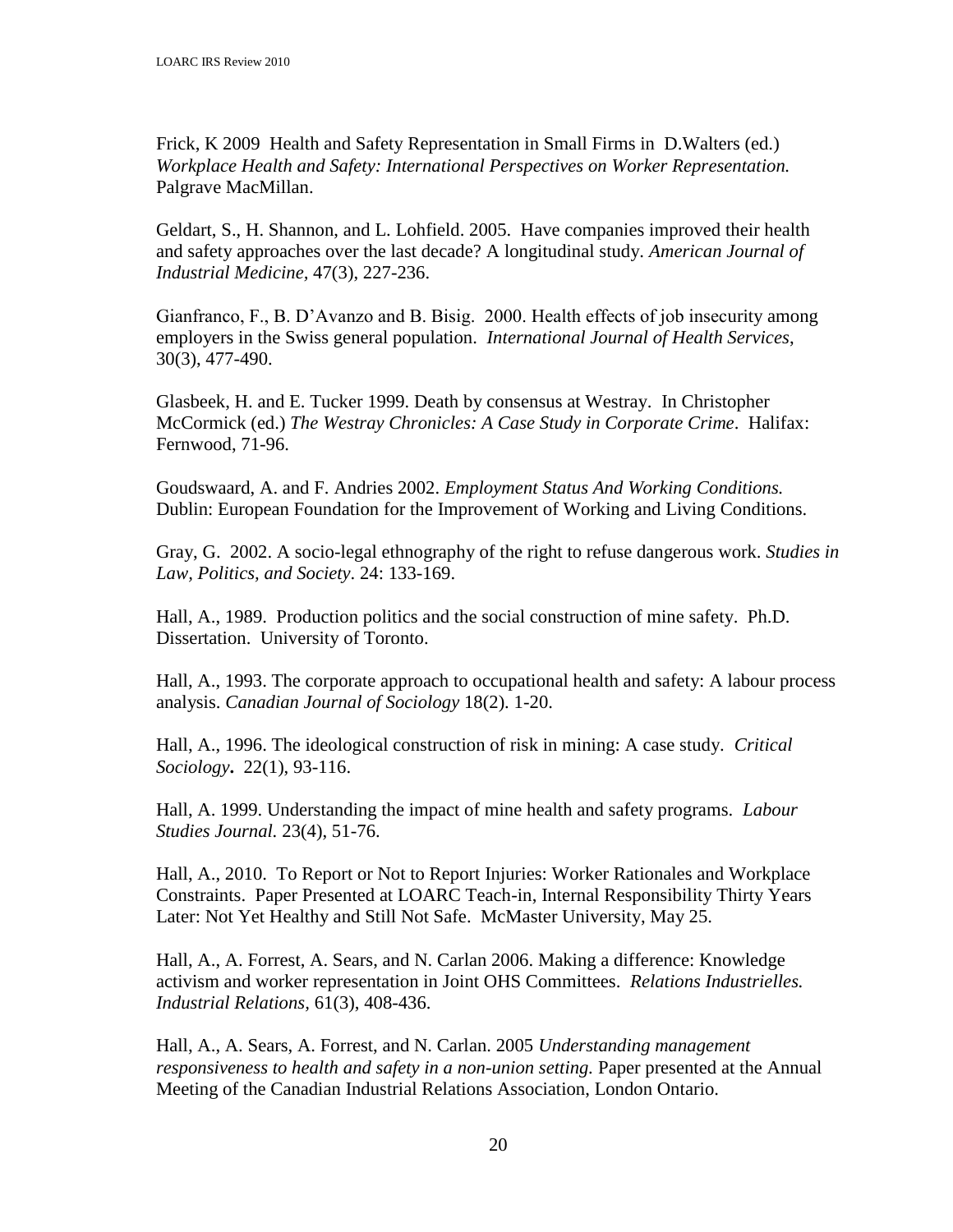Hall, A., A. Forrest and A. Sears 2002. Restructuring and occupational health and safety in the auto parts sector. Paper Presented at Auto 21 Conference on the Auto Industry, Hamilton, Ontario, April 24, 2003.

Ham, J. 1976. Report of the Royal Commission on the Health and Safety of Workers in Mines. Toronto: Ontario Ministry of the Attorney General.

Haynes, P. P. Boxall, and K. Macky 2005. Non-union voice and the effectiveness of joint consultation in New Zealand. *Economic and Industrial Democracy,* 26(2), 229-256.

Ison, Terence, 1986. The Significance of Experience Rating, *24 Osgoode Hall L. J*. 723 (1986)

Jensen, Per Langaa 2002. Assessing assessment: The Danish experience of worker participation in risk assessment. *Economic and Industrial Democracy*. 23(2): 201-27.

Johnstone, R., C. Mayhew, and M.Quinlan 2001. Outsourcing risk? The regulation of occupational health and safety where subcontractors are employed. *Comp. Labor Law and Policy Journal, 22, 351-393.*

Johnstone, R., M. Quinlan and D. Walters, 2005. Statutory Occupational Health and Safety Workplace Arrangements for the Modern Labour Market. *The Journal of Industrial Relations,* 47(1), 93-116.

Keith, M., B. Cann, J. Brophy, D. Hellyer, M. Day, S. Egan, K. Mayville, and A. Watterson 2001. Identifying and prioritizing workers' health and safety concerns using mapping for data collection. *American Journal of Industrial Medicine,* 39, 42-51.

Kochan, T., L. Dyer and D. Lipsky 1977. *The Effectiveness of Union Management Safety and Health Committees.* Kalamzoo, MI: Upjohn Institute for Employment Research.

Laing, A., M. Frazer, D. Cole, M. Kerr, R. Wells, and R. Norman 2005. *Ergnomics*, 48(2), 150-170.

Laing, A., D. Cole, N. Theberge, R. Wells, M. Kerr, and M. Fraser 2007. Effectiveness of a participatory ergonomics intervention in improving communication and psychosocial exposures. *Ergonomics,* 50(7), 1092-1109.

Letourneux, V. 1998. *Precarious Employment and Working Conditions in the European Union*. Luxembourg: Office for Official Publication of the European Communities.

Lewchuk, W., L. Robb, and V. Walters 1996 The effectiveness of Bill 70 and joint health and safety committees in reducing injuries in the workplace: The case of Ontario. *Canadian Public Policy,* 22(3), 225-243.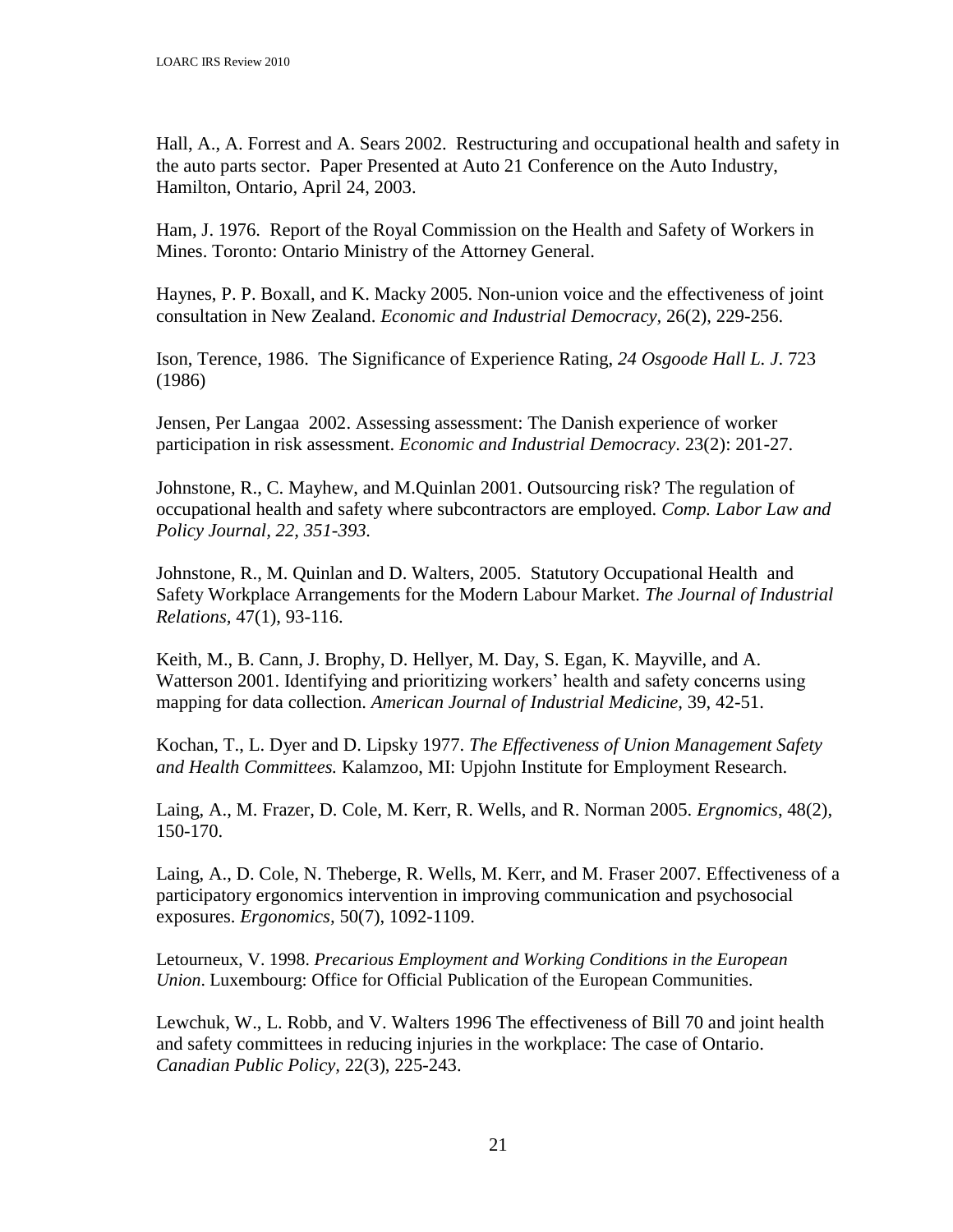Lewchuk, W., M. Clarke and A. deWolff 2009. Precarious employment and the internal responsibility system: Some Canadian Experiences in D.Walters (ed.) *Workplace Health and Safety: International Perspectives on Worker Representation.* Palgrave MacMillan.

MacEachen, E. 2005. The demise of repetitive strain injury in sceptical governing rationalities of workplace managers. *Sociology of Health and Illness.* 27(4), 490-514.

Mayhew, C. and M. Quinlan 1999. The effects of outsourcing on occupational health and safety: A comparative study of factory-based workers and outworkers in the Australian clothing industry. *International Journal of Health Services*, 29(1), 83-107.

Menendez, M. et al. 2007. The Effectiveness of Safety Representatives on Occupational Health: A European Perspective. European Trade Union Technical Bureau for Health and Safety, ETUI-REHS.

Messing, K., N. Vezina, M-E. Major, S. Ouellet, F. Tissot, V. Couture, and J. Riel 2008. Body maps: an indicator of physical pain for worker-oriented ergonomic interventions. *Policy and Practice in Health and Safety*, 6(02), 31-49.

Milgate, N., E. Innes, and K. O"Loughlin. 2002. Examining the effectiveness of health and safety committees and representatives: A review. *Work: Journal of Prevention, Assessment and Rehabilitation,* 19(3), 281-290.

Noble, C. 1995 Regulating work in a capitalist society. in F. Pearce and L. Snider (eds.) *Corporate Crime: Contemporary Debates.* Toronto: University of Toronto Press, 268-283.

Novek, J., A. Yassi, and J. Spiegel 1991. Mechanization, the labour process and injury risks in the meat packing industry. *International Journal of Health Services,* 21(2), 281- 96.

O"Grady, J. 2000. Joint health and safety committees: Finding a balance. In T.Sullivan (ed.) *Injury and the New World of Work.* Vancouver, B.C.: University of British Columbia Press, 162-197.

Ontario Advisory Council on Occupational Health and Safety, 1986. Eighth Annual Report, Vol. 2. An Evaluation of Joint Health and Safety Committees. Toronto, Ontario.

Pascual, S. and S. Naqvi 2008. An investigation of ergonomic analysis tools used in industry in the identification of work-related musculoskeletal disorders. *International Journal of Occupational Safety and Ergonomics.* 14(2), 237-245.

Quinlan, M. 1999 The implications of labour market restructuring in industrialized societies for occupational health and safety. *Economic and Industrial Democracy,* 20(4), 427-460.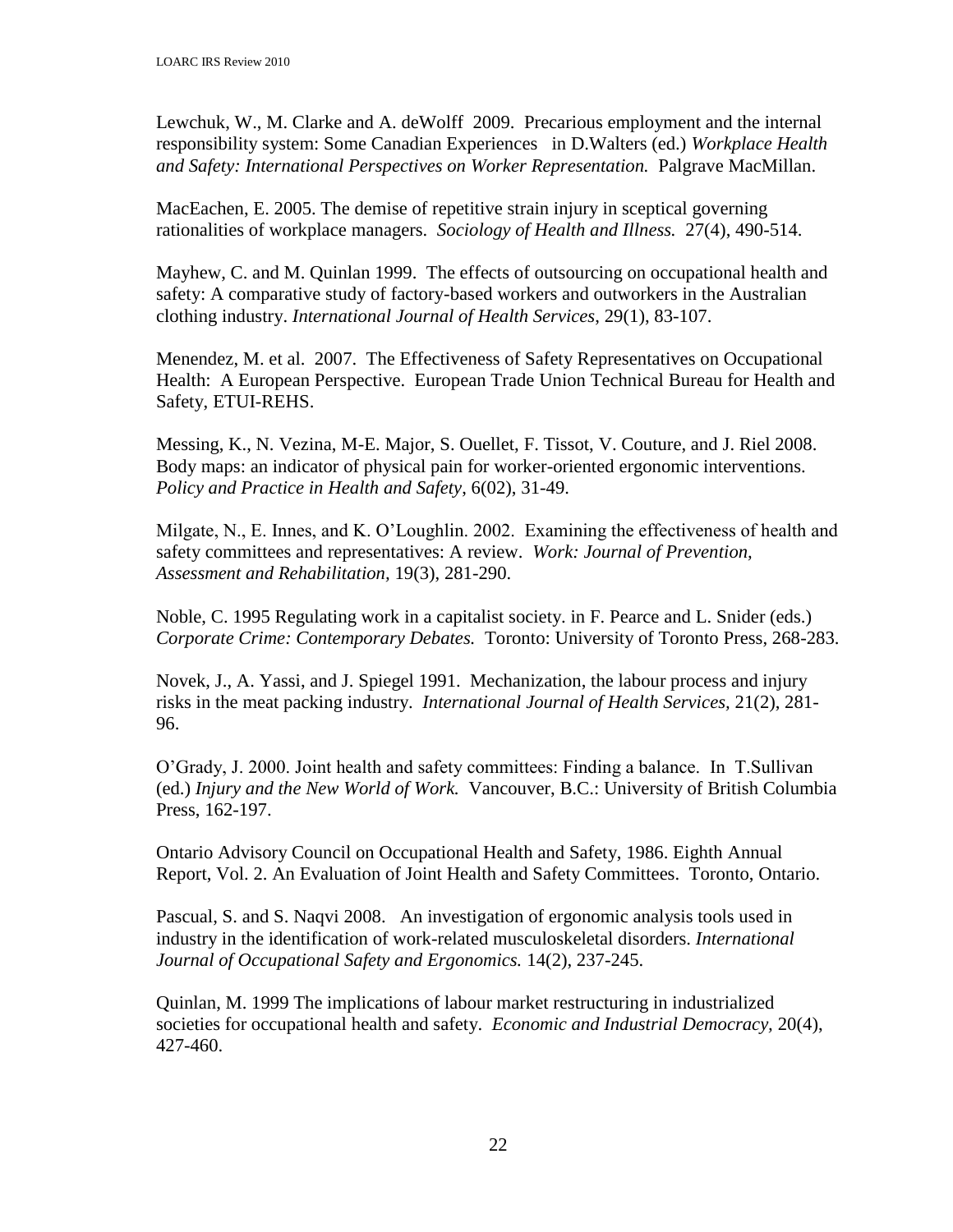Quinlan, M., C. Mayhew and P. Bohle 2001. The global expansion of precarious employment, work disorganization, and consequences for occupational health: A Review of Recent Research. *International Journal of Health Services*. 31(2): 335-414.

Reilly, B., P. Paci, and P. Holi 1995. Unions, safety committees, and workplace injuries. *British Journal of Industrial Relations*. 33(2), 275-289.

Royal Commission on the Health and Safety of Workers in Mines, 1976. Report of the Commission. Toronto: Government of Ontario.

Russell, B. 1999. *More with Less: Work Reorganization in the Canadian Mining Industry*. Toronto: University of Toronto Press.

Saksvik, Per Oystein and M. Quinlan 2003. Regulating systematic occupational health management: Comparing the Norwegian and Australian experience*. Relationes Industrielles/Industrial Relations*, 58(1), 33-60.

Saloniemi, A., P. Virtanen, and J. Vahtera. 2004. The work environment in fixed term jobs: are poor psychosocial conditions inevitable? Work, Employment and Society. 18(1), 193-2008.

Sass, R. 1986. Workplace health and safety: Report from Canada. *International Journal of Health Services.* 16(3), 565-582.

Sass, R. 1996. A Strategic Response to the Occupational Health Establishment. *International Journal of Health Services.* 26(2), 355-370.

Shannon, H, V. Walters, W. Lewchuk, R. Richardson, D. Verma, T. Haines, and L. Moran. 1992. *Health and safety approaches in the Workplace.* Toronto: Industrial Accident Prevention Association.

Shearn, P. 2004. Workforce participation in the Management of Occupational Health and Safety. Human Factors Group, Health and Safety Laboratory, Report #HSL.2005/09.

Snider, L. 1991 The regulatory dance: Understanding reform processes in corporate crime. *International Journal of Sociology of Law,* 19(2), 209-36.

Standing Committee on Resource Development 1988 Report on Accidents and Fatalities in Ontario Mines. Toronto, Queen"s Park.

Storey, R. 2004.From the Environment to the Workplace…and Back Again: Occupational Health and Safety Activism in Ontario. 1970s-2000*. Canadian Review of Sociology and Anthropology***,** 41(4), 419-47.

Storey, R. 2004. From the environment to the workplace…And back again. *Canadian Review of Sociology and Anthropology.* 41(4), 419-447.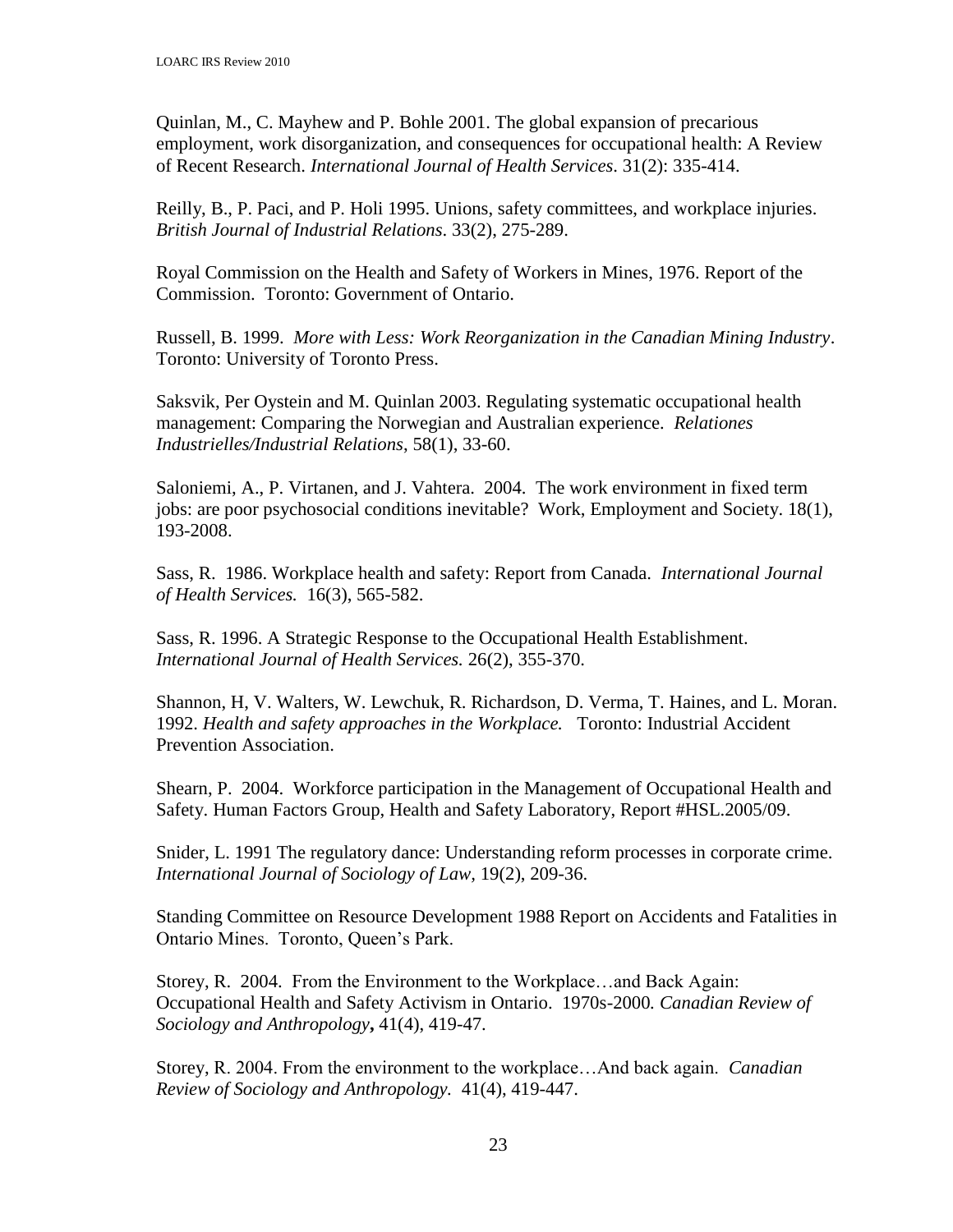Storey, R. " Don't Work Too Hard: Health, Safety and Workers' Compensation in Canada," in B. Singh Bolaria & Harley D. Dickinson, eds., *Health, Illness and Health Care in Canada,* 4th Edition, Toronto 2009): 388-411.

Storey, R. and E. Tucker 2006 All that is solid melts into air: Worker participation and occupational health and safety regulation in Ontario, 1970-2000. In V. Morgenson (ed.) *Worker Safety Under Siege: Labor, Capital and Workplace Safety in a Deregulated World*. Armonk, NY: M.E. Sharpe.

Storey, R. and W. Lewchuk (2000) From dust to dust: Asbestos and the struggle for worker health and safety at Bendix Automotive. *Labour/Le Travail*, Spring, 45, 103-130.

Tombs, S. 1996. Injury, death and the deregulation fetish: the politics of occupational safety regulation in U.K. manufacturing industries. *International Journal of Health Services,* 26(2), 309-329.

Tucker, E. 1992. Worker participation in health and safety regulation: Lessons from Sweden. *Studies in Political Economy*, 37(2), 95-127.

Tucker, E. 1995. And defeat goes on: An assessment of third-wave health and safety regulations. In F. Pearce and L. Snider (eds.) *Corporate Crime: Contemporary Debates.*  Toronto: University of Toronto Press, 245-267.

Tucker, E. 2003. Diverging trends in worker health and safety protection and participation in Canada, 1985-2000. *Relations Industrielles/Industrial Relations*, 58(3), 395-424.

Tuohy, Carolyn and Simard, Marcel. 1993. The Impact of Joint Health and Safety Committees in Ontario and Quebec: A Study prepared for the Canadian Association of Administrators of Labour Law (January, 1993)

Vosko, L. 2000. *Temporary work: The gendered rise of a precarious employment relationship.* Toronto: University of Toronto Press.

Vosko, L., N. Zukewich and C. Cranford 2003. Precarious Jobs: A New Typology of Employment. *Perspectives on Labour and Income***,** October, 16-26.

Wahl A. and S. Gunkel 1999. Due process, resource mobilization and the occupational safety and health administration, 1971-1996: The politics of social regulation in historical perspective. *Social Problems*, 46(4), 591-616.

Walker, C. 1997. NAFTA and occupational health: A Canadian perspective. *Journal of Public Health* 18, 325-333.

Walters, D. 1996a. Trade unions and the effectiveness of worker representation in health and safety in Britain. *International Journal of Health Services.* 26(4), 625-641.